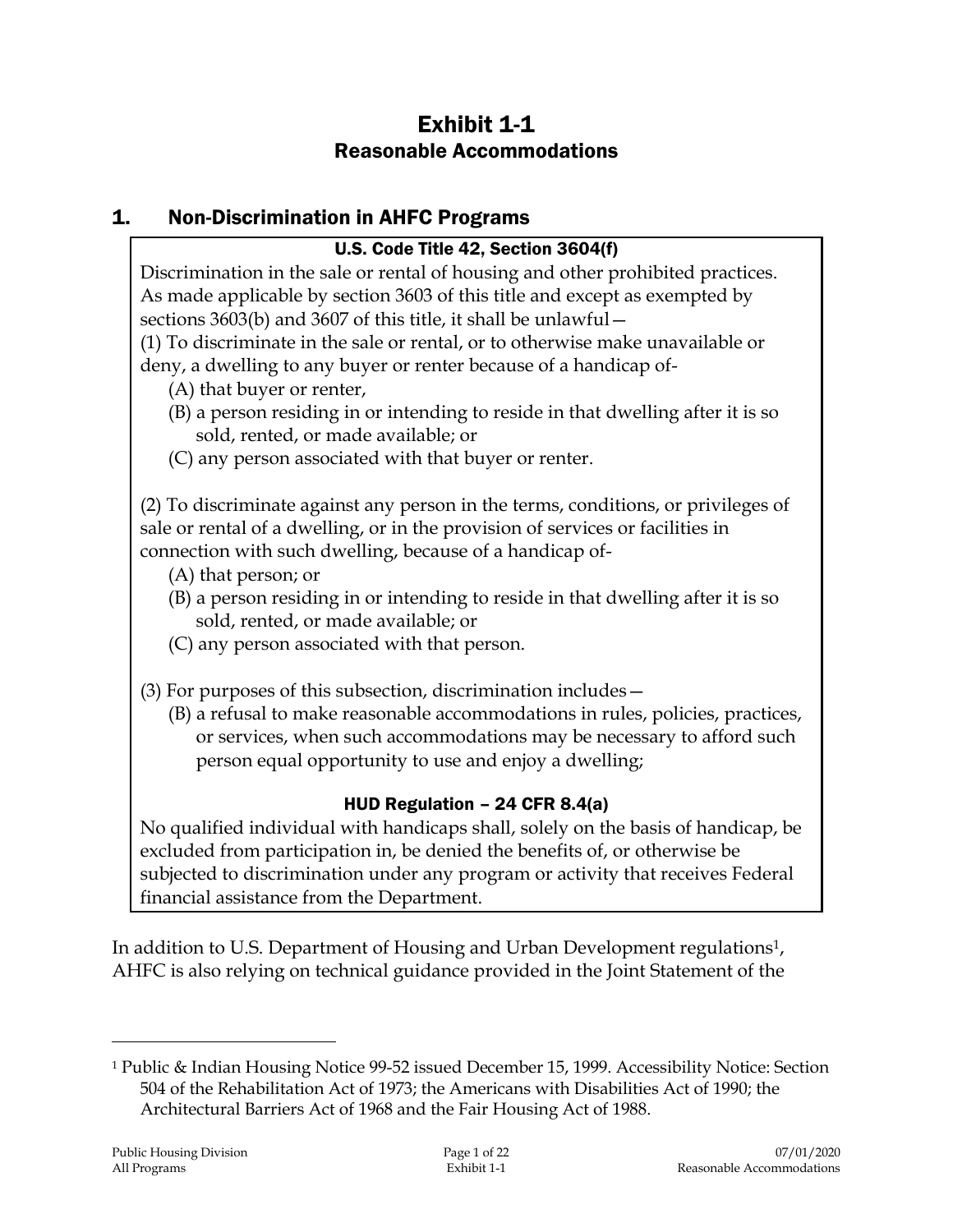Department of Housing and Urban Development and the Department of Justice, Reasonable Accommodations under the Fair Housing Act2.

# 2. Access to Programs or Services

## HUD Regulation – 24 CFR 8.4(b)(2)

For purposes of this part, housing, aids, benefits, and services, to be equally effective, are not required to produce the identical result or level of achievement for individuals with handicaps and non-handicapped persons, but must afford individuals with handicaps equal opportunity to obtain the same result, to gain the same benefit, or to reach the same level of achievement.

## HUD Regulation – 24 CFR 8.4(d)

Recipients shall administer programs and activities receiving Federal financial assistance in the most integrated setting appropriate to the needs of qualified individuals with handicaps.

-Updated with Public & Indian Housing Notice 2002-01 issued January 22, 2002. Accessibility Notice: Section 504 of the Rehabilitation Act of 1973; the Americans with Disabilities Act of 1990; the Architectural Barriers Act of 1968 and the Fair Housing Act of 1988.

-Updated with Public & Indian Housing Notice 2003-31 issued November 26, 2003. Accessibility Notice: Section 504 of the Rehabilitation Act of 1973; the Americans with Disabilities Act of 1990; the Architectural Barriers Act of 1968 and the Fair Housing Act of 1988.

-Updated with Public & Indian Housing Letter L-2007-05 issued September 21, 2007. Reinstatement of Notice PIH 2006-13, Non-Discrimination and Accessibility for Persons with Disabilities.

-Updated with Public & Indian Housing Notice 2010-26 issued July 26, 2010. Non-Discrimination and Accessibility for Persons with Disabilities.

-Public & Indian Housing Notice 2006-13 issued March 8, 2006. Non-Discrimination and Accessibility for Persons with Disabilities.

-Updated with Public & Indian Housing Letter L-2007-05 issued September 21, 2007. Reinstatement of Notice PIH 2006-13, Non-Discrimination and Accessibility for Persons with Disabilities.

-Updated with Public & Indian Housing Notice 2010-26 issued July 26, 2010. Non-Discrimination and Accessibility for Persons with Disabilities.

-Public & Indian Housing Notice 2011-31 and FHEO Notice 2011-1 issued June 13, 2011. Guidance on non-discrimination and equal opportunity requirements for PHAs.

<sup>2</sup> Issued by the U.S. Department of Housing and Urban Development, Office of Fair Housing and Equal Opportunity, May 17, 2004.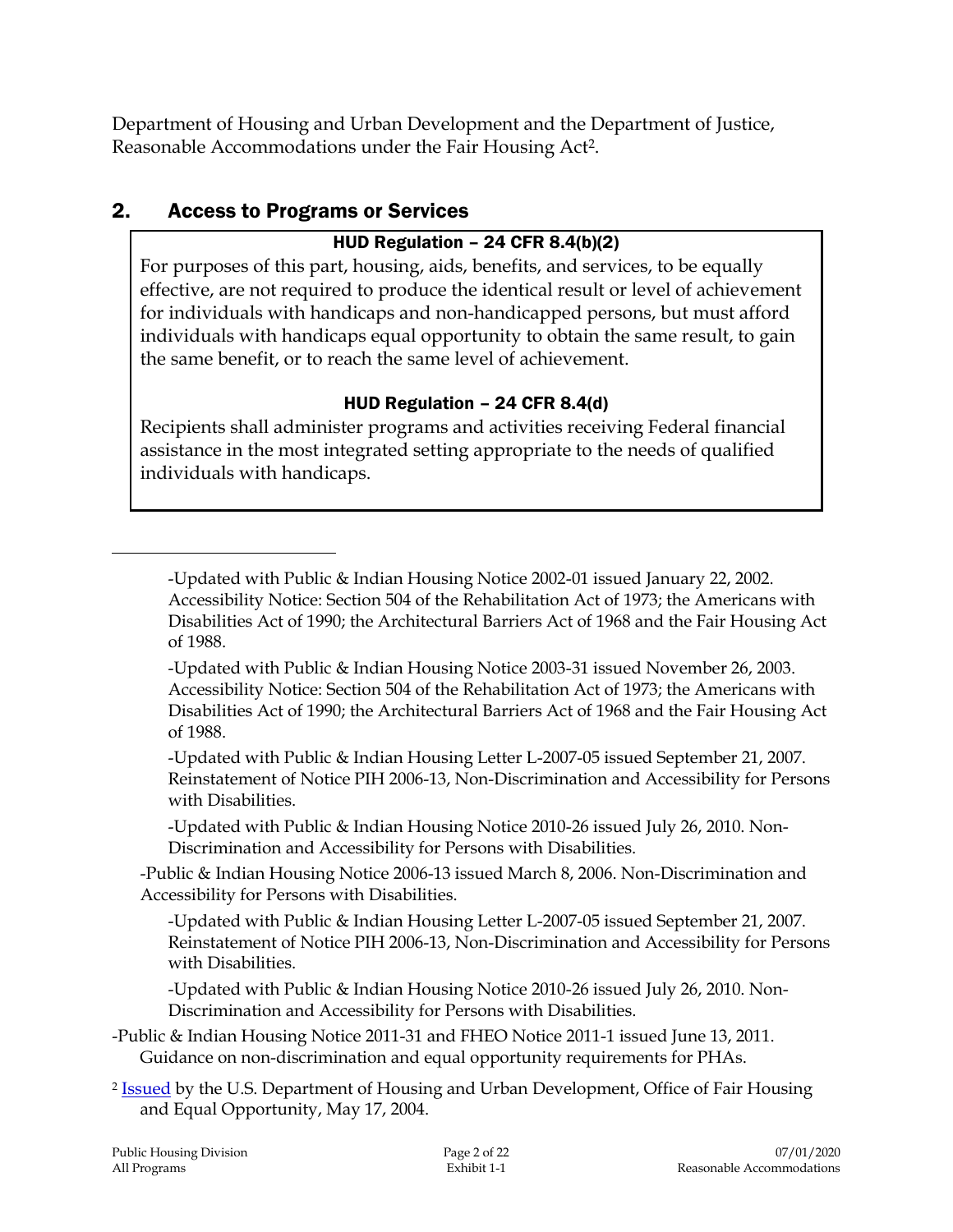### AHFC Policy

AHFC will take all reasonable actions necessary to ensure that persons with disabilities have full access to available resources in each Alaskan community served.

### HUD Regulation – 24 CFR 8.20

General requirement concerning program accessibility. Except as otherwise provided in  $\S$ §8.21(c)(1), 8.24(a), 8.25, and 8.31, no qualified individual with handicaps shall, because a recipient's facilities are inaccessible to

or unusable by individuals with handicaps, be denied the benefits of, be excluded from participation in, or otherwise be subjected to discrimination under any program or activity that receives Federal financial assistance.

(c) Existing non-housing facilities—

(1) General. A recipient shall operate each non-housing program or activity receiving Federal financial assistance so that the program or activity, when viewed in its entirety, is readily accessible to and usable by individuals with handicaps. This paragraph does not—

- (i) Necessarily require a recipient to make each of its existing non-housing facilities accessible to and usable by individuals with handicaps;
- (ii) In the case of historic preservation programs or activities, require the recipient to take any action that would result in a substantial impairment of significant historic features of an historic property; or
- (iii) Require a recipient to take any action that it can demonstrate would result in a fundamental alteration in the nature of its program or activity or in undue financial and administrative burdens. If an action would result in such an alteration or such burdens, the recipient shall take any action that would not result in such an alteration or such burdens but would nevertheless ensure that individuals with handicaps receive the benefits and services of the program or activity.

### HUD Regulation – 24 CFR 8.24

(a) General. A recipient shall operate each existing housing program or activity receiving Federal financial assistance so that the program or activity, when viewed in its entirety, is readily accessible to and usable by individuals with handicaps. This paragraph does not—

(1) Necessarily require a recipient to make each of its existing facilities accessible to and usable by individuals with handicaps;

(2) Require a recipient to take any action that it can demonstrate would result in a fundamental alteration in the nature of its program or activity or in undue financial and administrative burdens. If an action would result in such an alteration or such burdens, the recipient shall take any action that would not result in such an alteration or such burdens but would nevertheless ensure that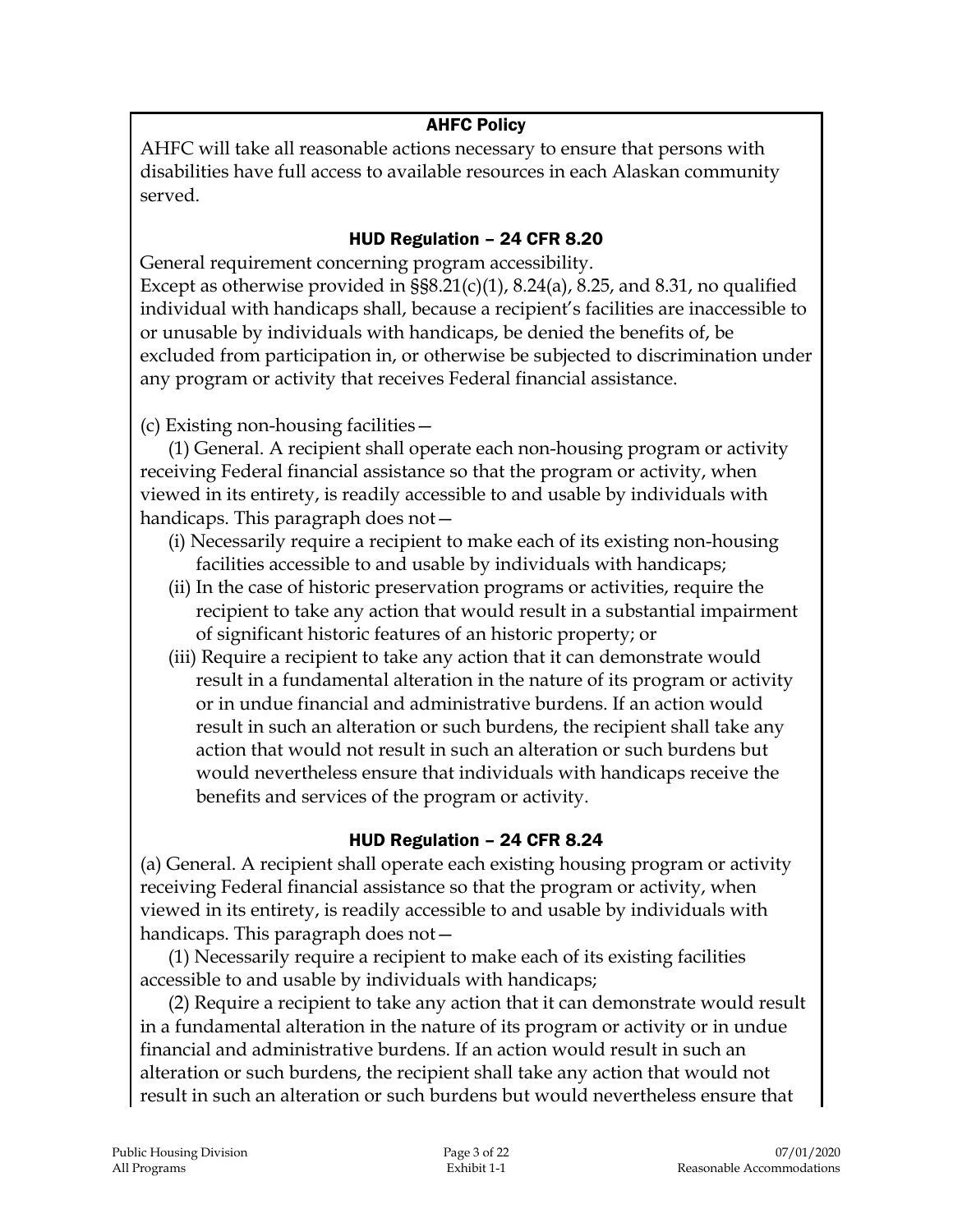individuals with handicaps receive the benefits and services of the program or activity.

# 3. Reasonable Accommodation

## HUD Regulation – 24 CFR 8.11

Reasonable accommodation.

(a) A recipient shall make reasonable accommodation to the known physical or mental limitations of an otherwise qualified applicant with handicaps or employee with handicaps, unless the recipient can demonstrate that the accommodation would impose an undue hardship on the operation of its program.

(c) In determining, under paragraph (a) of this section, whether an accommodation would impose an undue hardship on the operation of a recipient's program, factors to be considered include:

(1) The overall size of the recipient's program with respect to number of employees, number and type of facilities, and size of budget;

(2) The type of the recipient's operation, including the composition and structure of the recipient's workforce; and

(3) The nature and cost of the accommodation needed.

## HUD Regulation – 24 CFR 8.33

A recipient shall modify its housing policies and practices to ensure that these policies and practices do not discriminate, on the basis of handicap, against a qualified individual with handicaps. The recipient may not impose upon individuals with handicaps other policies, such as the prohibition of assistive devices, auxiliary alarms, or guides in housing facilities, that have the effect of limiting the participation of tenants with handicaps in the recipient's federally assisted housing program or activity in violation of this part. Housing policies that the recipient can demonstrate are essential to the housing program or activity will not be regarded as discriminatory within the meaning of this section if modifications to them would result in a fundamental alteration in the nature of the program or activity or undue financial and administrative burdens.

## HUD Regulation – 24 CFR 100.204

Reasonable accommodation.

(a) It shall be unlawful for any person to refuse to make reasonable accommodations in rules, policies, practices, or services, when such accommodations may be necessary to afford a handicapped person equal opportunity to use and enjoy a dwelling unit, including public and common use areas.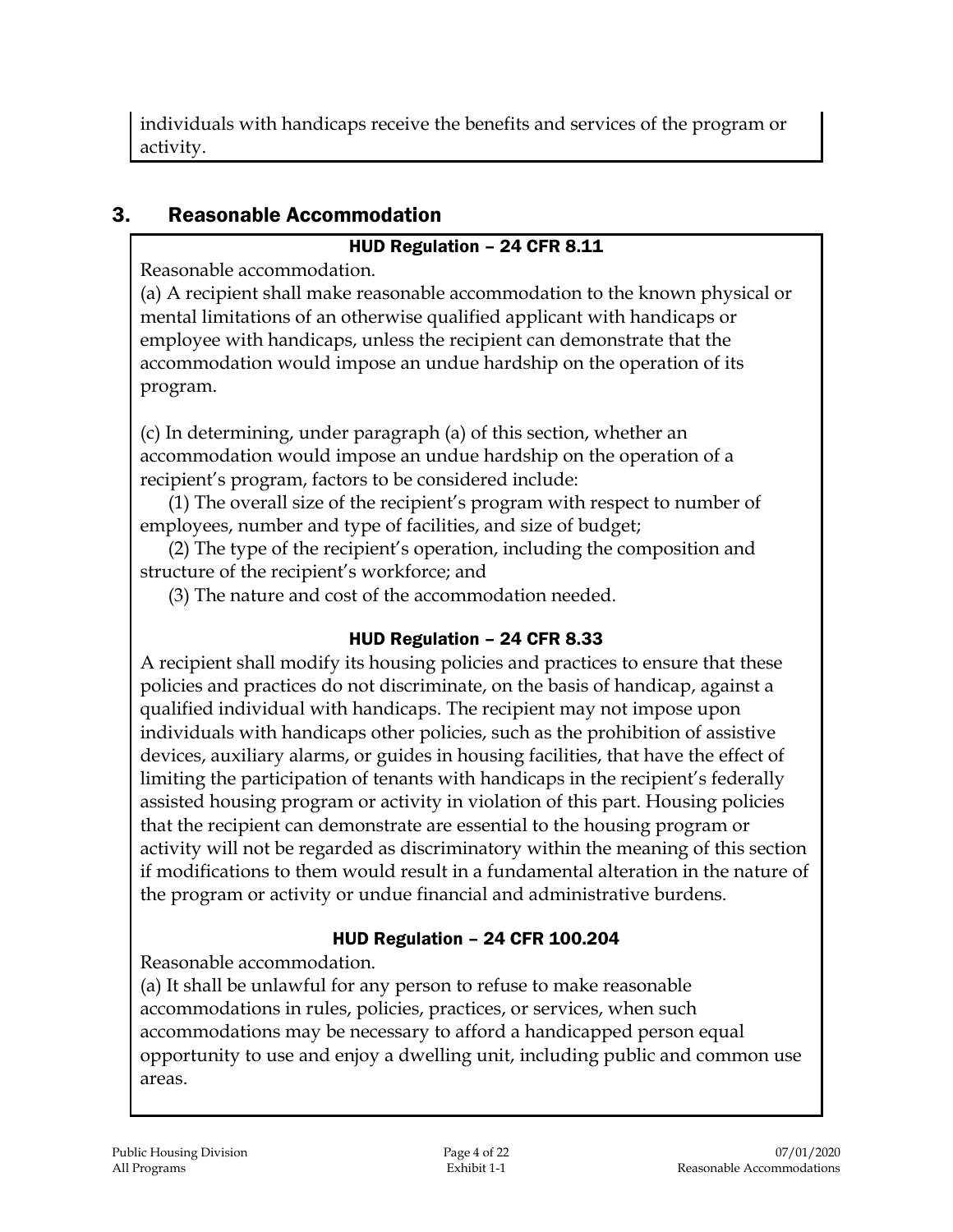## HUD Regulation – 24 CFR 966.7 (Public Housing)

Accommodation of persons with disabilities.

(a) For all aspects of the lease and grievance procedures, a handicapped person shall be provided reasonable accommodation to the extent necessary to provide the handicapped person with an opportunity to use and occupy the dwelling unit equal to a non-handicapped person.

(b) The PHA shall provide a notice to each tenant that the tenant may, at any time during the tenancy, request reasonable accommodation of a handicap of a household member, including reasonable accommodation so that the tenant can meet lease requirements or other requirements of tenancy.

## AHFC Policy

AHFC provides information regarding its reasonable accommodation process to both applicant and participant families.

# 4. Making A Request

### AHFC Policy

A person with a disability may make a reasonable accommodation request any time he or she deems it necessary. A family may request a reasonable accommodation orally or in writing. AHFC will respond to all reasonable accommodation requests in a timely manner.

Under the Act, a resident or an applicant for housing makes a reasonable accommodation request whenever he or she makes clear to the housing provider that he or she is requesting an exception, change, or adjustment to a rule, policy, practice, or service because of his or her disability. The family should explain what type of accommodation is requested and, if the need for the accommodation is not readily apparent or not known to the provider, explain the relationship between the requested accommodation and the disability. An applicant or resident is not entitled to receive a reasonable accommodation unless he or she requests one.<sup>3</sup>

## 5. Qualification

In order to qualify for a Reasonable Accommodation (see Definitions section), a person must meet the Fair Housing definition (see Definitions section) of a person with disabilities. A person who meets the Fair Housing definition of a person with disabilities for purposes of a Reasonable Accommodation **does not** automatically

<sup>3</sup> Joint Statement of the Department of Housing and Urban Development and the Department of Justice, Reasonable Accommodations under the Fair Housing Act, May 17, 2004.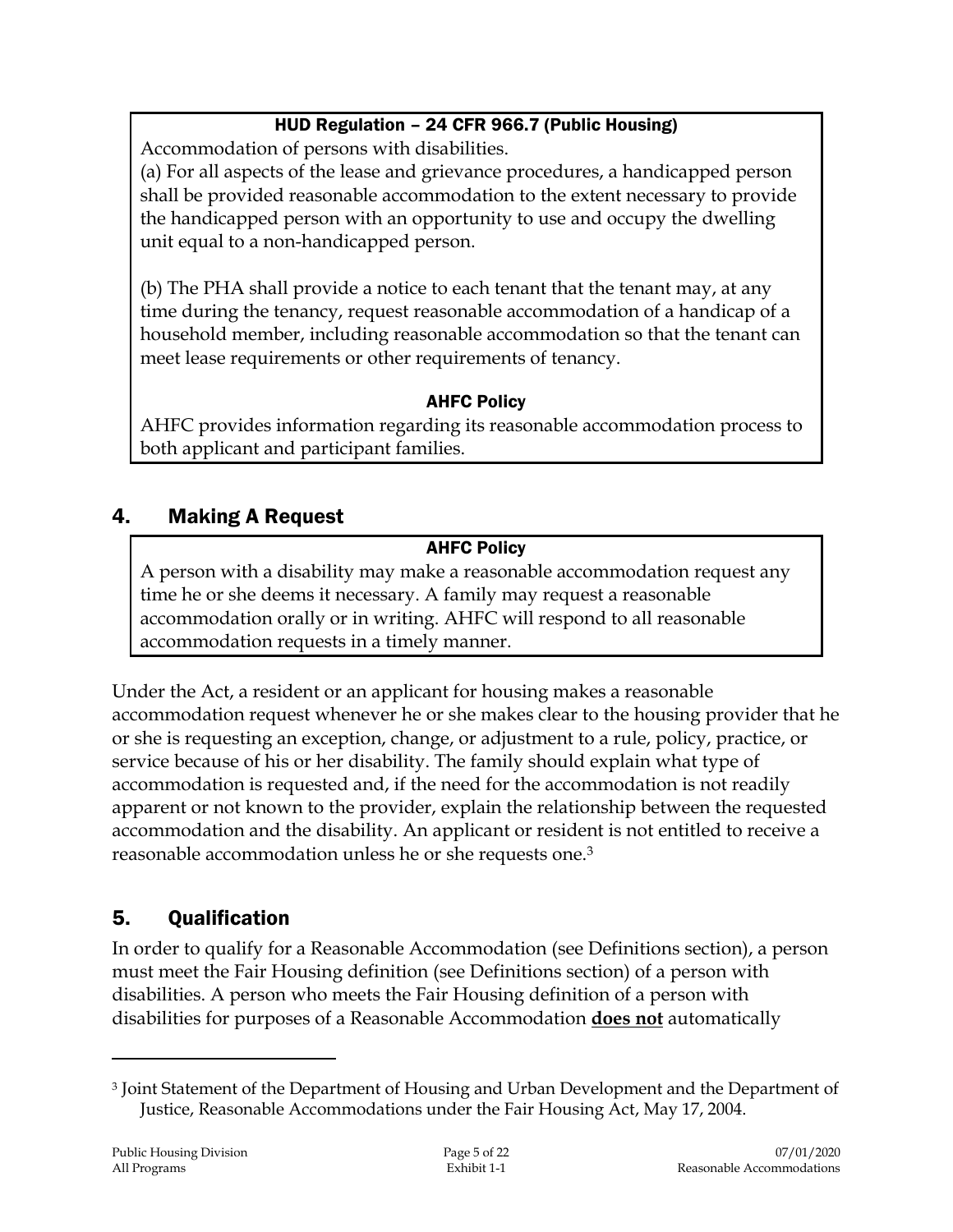qualify as an elderly/disabled household (see the Qualify as a Family exhibit for the definition of an elderly or disabled household).

To qualify for a requested accommodation, an individual must be able to document a nexus between the accommodation and the individual's disability. AHFC may ask for this documentation when the nexus is not clear.

# 5.A Verification of Disability

If a person meets the HUD definition of a person with disabilities (see the Qualify as a Family exhibit for this definition), AHFC does not need to re-verify his or her disability status. If AHFC does not have enough information to determine if a person meets the Social Security or Fair Housing definition of a person with disabilities, third-party verification of disability status will be required to evaluate the reasonable accommodation request.

## 5.B Types of Verifiers

## AHFC Policy

In cases where a family has ported into AHFC with a reasonable accommodation request granted by another housing authority, AHFC will review the family's documentation and determine if AHFC will grant the same accommodation.

AHFC's third-party verification form does not have to be signed by a medical professional. Any professional with first-hand knowledge of the person's disability can complete it. This could be a counselor, advocate, attorney, social worker, etc.

## 5.C Denying a Request

# HUD Guidance<sup>4</sup>

A housing provider can deny a request for a reasonable accommodation if the request was not made by or on behalf of a person with a disability or if there is no disability-related need for the accommodation. In addition, a request for a reasonable accommodation may be denied if providing the accommodation is not reasonable – i.e., if it would impose an undue financial and administrative burden on the housing provider or it would fundamentally alter the nature of the provider's operations.

## AHFC Policy

1. In situations where the initial request is determined not reasonable, AHFC may attempt to discuss or offer alternate accommodations that will address the requestor's disability-related need.

<sup>4</sup> Joint Statement of the Department of Housing and Urban Development and the Department of Justice, Reasonable Accommodations under the Fair Housing Act, May 17, 2004.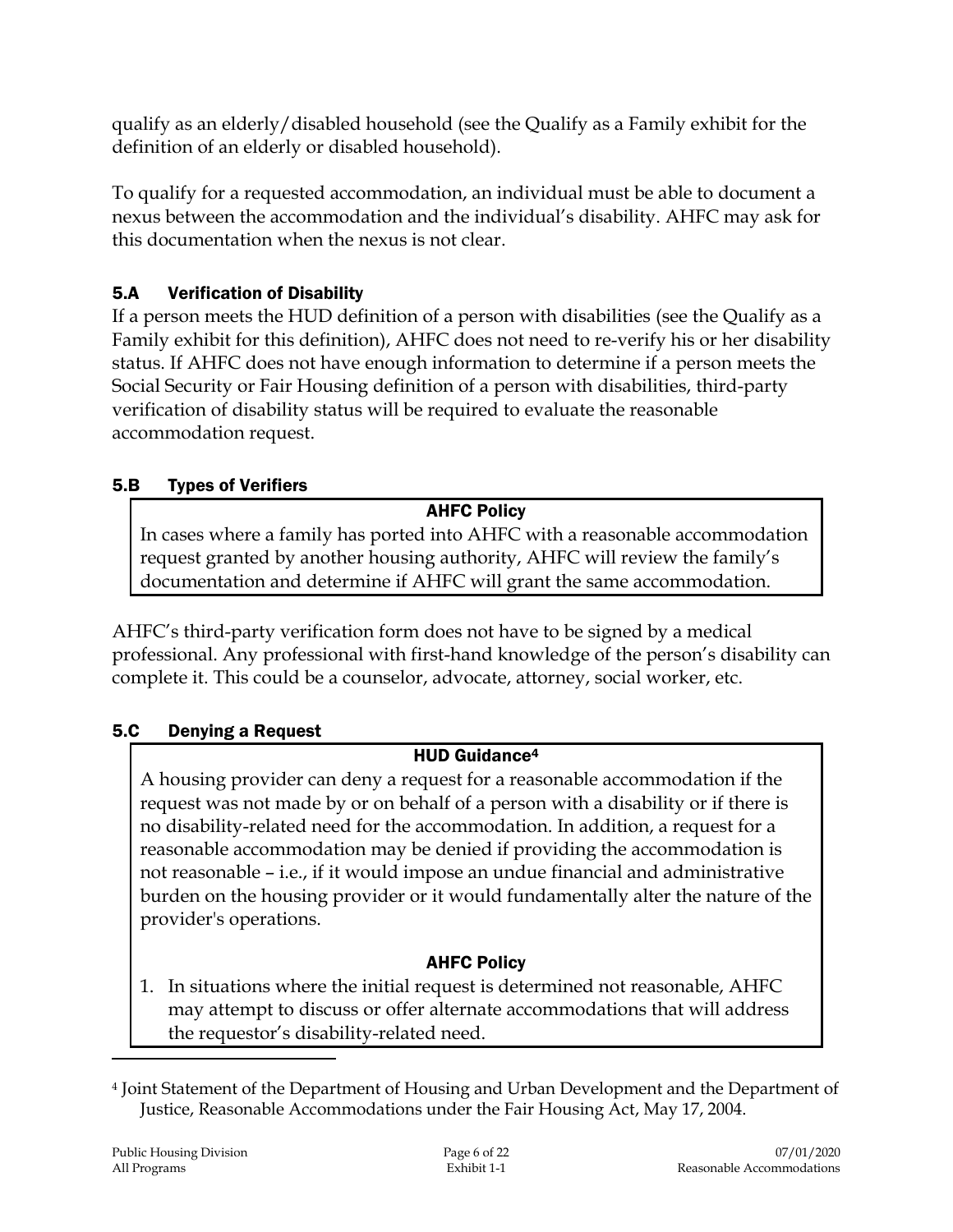2. Families may request that the AHFC 504 officer review requests denied by AHFC staff.

## 6. Request Types

### 6.A All Programs

These types of requests are common to all assisted housing programs.

### 6.A.1. Applicant Reinstatement to Waiting List

### HUD Regulation – 24 CFR 982.205(c)

Removing applicant names from the waiting list.

(2) An PHA decision to withdraw from the waiting list the name of an applicant family that includes a person with disabilities is subject to reasonable accommodation in accordance with 24 CFR part 8. If the applicant did not respond to the PHA request for information or updates because of the family member's disability, the PHA must reinstate the applicant in the family's former position on the waiting list.

### 6.A.2. Additional Bedroom (Subsidy) for a Person with a Disability

Families that contain a family member with a disability may request an exception to the occupancy or subsidy standard. The additional subsidy or bedroom must be required to accommodate the disabled family member's disability.

### 6.A.3. AHFC Adverse Notice

### HUD Regulation – 24 CFR 982.552

(c) Authority to deny admission or terminate assistance.

(2) Consideration of circumstances. In determining whether to deny or terminate assistance because of action or failure to act by members of the family:

(iv) If the family includes a person with disabilities, the PHA decision concerning such action is subject to consideration of reasonable accommodation in accordance with part 8 of this title.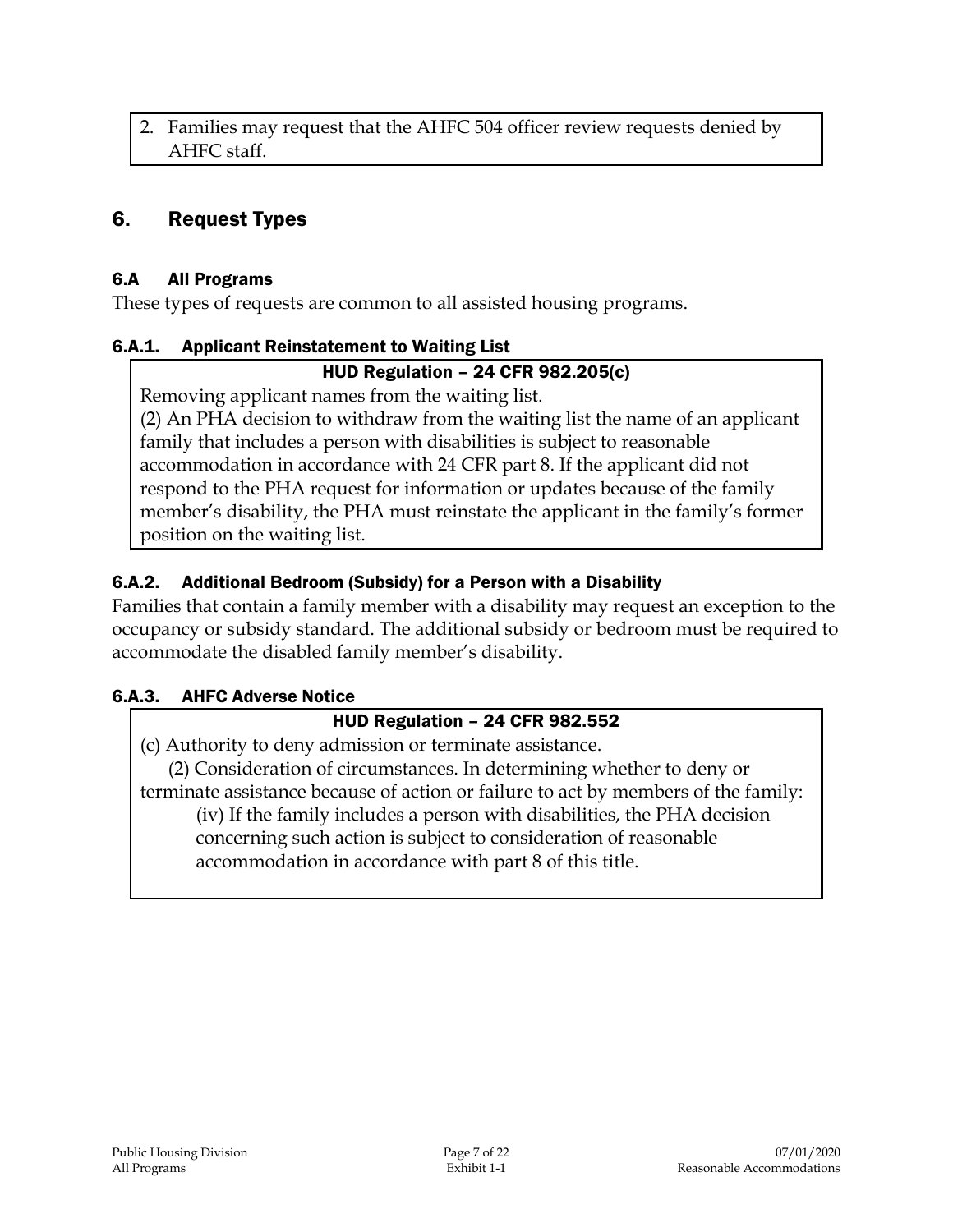### AHFC Policy

- 1. A person with a disability may request a reasonable accommodation to cure a program violation when he or she believes his or her disability is the cause.
- 2. AHFC may also consider an accommodation that would allow a person with a disability to participate successfully in an AHFC rental assistance program.
	- See the Termination of Assistance and Tenancy chapter for Housing Choice and Project-Based Vouchers.
	- See the Termination of Tenancy chapter for the Public, S8N Multifamily, and Unassisted Housing Programs.

## 6.A.4. Communication Modification

### HUD Regulation – 24 CFR 8.6

Communications.

(a) The recipient shall take appropriate steps to ensure effective communication with applicants, beneficiaries, and members of the public.

### AHFC Policy

Upon a qualified request, AHFC shall provide documentation in an alternate format to accommodate a person's disability.

## 6.A.5. Durable Medical Equipment

A person with a disability may request additional subsidy or an additional bedroom in order to provide space for required durable medical equipment (see Definitions section). AHFC will verify the presence of the required equipment at each unit inspection. AHFC may reduce the additional subsidy allotted to a family for failure to retain the required equipment.

## 6.A.6. Grievance Process Participation

## HUD Regulation – 24 CFR 966.56

Procedures governing the hearing.

(f) Accommodation of persons with disabilities.

(1) The PHA must provide reasonable accommodation for persons with disabilities to participate in the hearing. Reasonable accommodation may include qualified sign language interpreters, readers, accessible locations, or attendants.

(2) If the tenant is visually impaired, any notice to the tenant which is required under this subpart must be in an accessible format.

## AHFC Policy

A person with a disability may request a reasonable accommodation to participate fully in the Informal Review, Informal Hearing, or Grievance Hearing process. Based on the individual's need, AHFC will arrange for an appropriate location and any required auxiliary aids.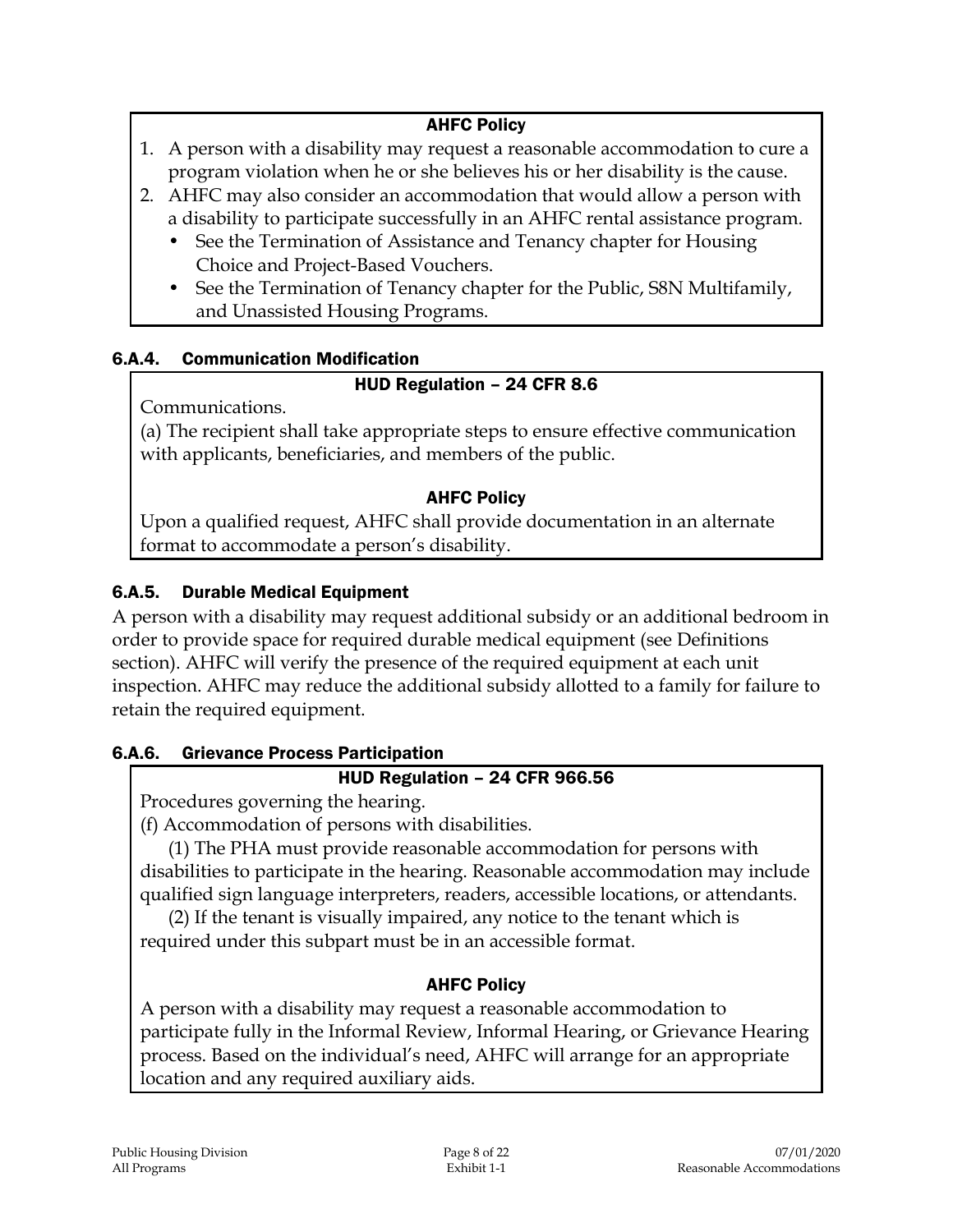### 6.A.7. Increased Utility Allowance

### HUD Regulation – 24 CFR 965.508

Requests for relief from surcharges for excess consumption of PHA-purchased utilities, or from payment of utility supplier billings in excess of the allowances for resident-purchased utilities, may be granted by the PHA on reasonable grounds, such as special needs of elderly, ill or disabled residents, or special factors affecting utility usage not within the control of the resident, as the PHA shall deem appropriate..

### HUD Regulation – 24 CFR 982.517

(d) Use of utility allowance schedule. The PHA must use the appropriate utility allowance for the lesser of the size of dwelling unit actually leased by the family or the family unit size as determined under the PHA subsidy standards. In cases where the unit size leased exceeds the family unit size as determined under the PHA subsidy standards as a result of a reasonable accommodation, the PHA must use the appropriate utility allowance for the size of the dwelling unit actually leased by the family.

(e) Higher utility allowance as reasonable accommodation for a person with disabilities. On request from a family that includes a person with disabilities, the PHA must approve a utility allowance which is higher than the applicable amount on the utility allowance schedule if a higher utility allowance is needed as a reasonable accommodation in accordance with 24 CFR part 8 to make the program accessible to and usable by the family member with a disability.

#### 6.A.8. Live-In Aide

### HUD Regulation – 24 CFR 966.4 (Public Housing)

A lease shall be entered into between the PHA and each tenant of a dwelling unit which shall contain the provisions described hereinafter.

- (d) Tenant's right to use and occupancy.
	- (3)
	- (i) With the consent of the PHA, a foster child or a live-in aide may reside in the unit. The PHA may adopt reasonable policies concerning residence by a foster child or a live-in-aide, and defining the circumstances in which PHA consent will be given or denied. Under such policies, the factors considered by the PHA may include:

(B) The PHA's obligation to make reasonable accommodation for handicapped persons.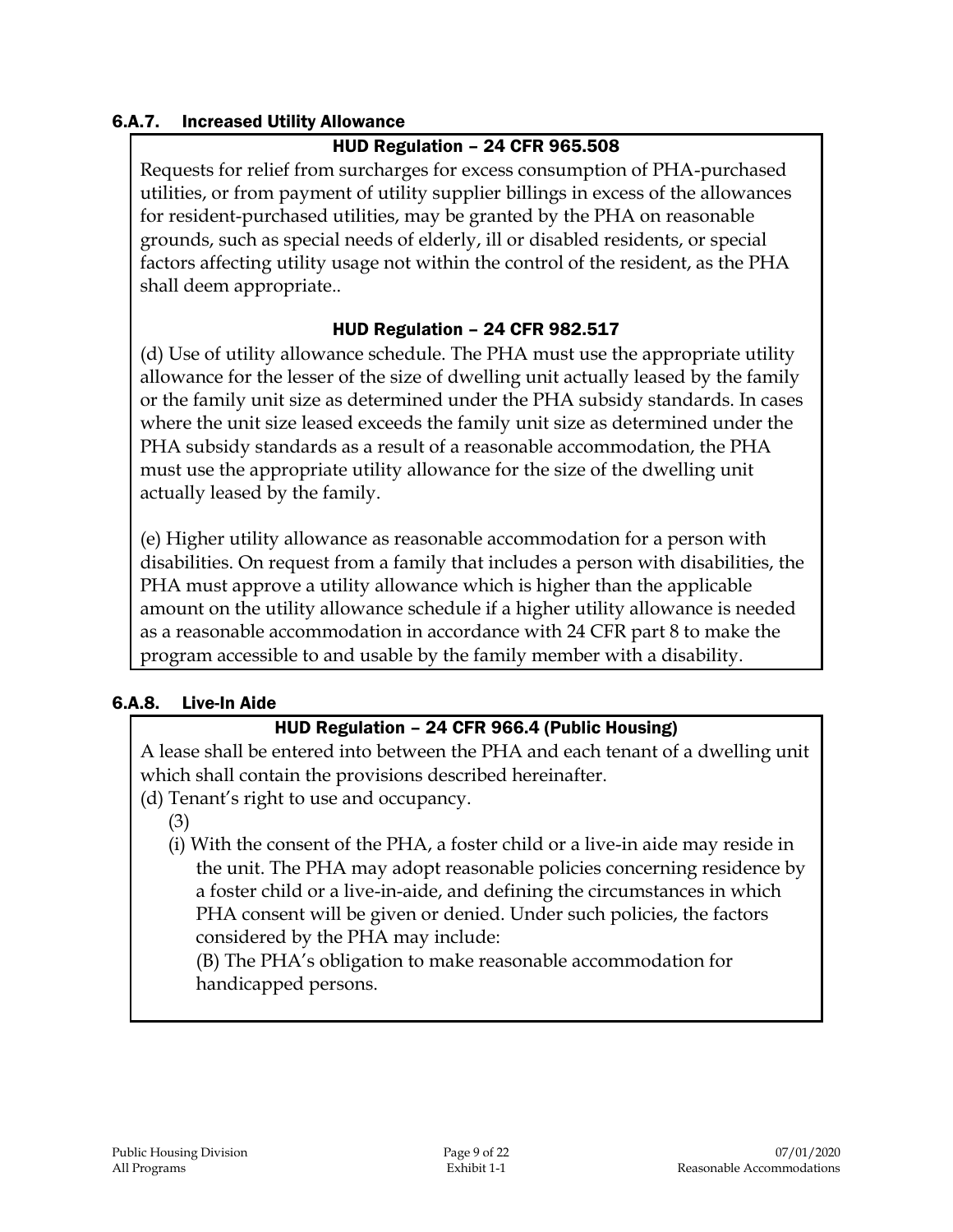## HUD Regulation – 24 CFR 982.316 (Housing Choice Voucher)

Live-in aide.

(a) A family that consists of one or more elderly, near-elderly or disabled persons may request that the PHA approve a live-in aide to reside in the unit and provide necessary supportive services for a family member who is a person with disabilities. The PHA must approve a live-in aide if needed as a reasonable accommodation in accordance with 24 CFR part 8 to make the program accessible to and usable by the family member with a disability. (See §982.402(b)(6) concerning effect of live-in aide on family unit size.)

## AHFC Policy

See the Live-In Aide exhibit.

## 6.B Moving to Work Programs

These types of requests are available for persons with a disability that are participating in the Classic, Step, or Set Aside programs.

## 6.B.1. Change to Classic Designation

A family classified as a Step Program family may request to change their designation to Classic in the following situations.

- 1. To enable the sole work-able adult to provide care for a family member with a disability in the unit. For consideration of this reasonable accommodation, the person requiring the care must meet HUD's definition of a disabled person (see the Qualify as a Family exhibit).
- 2. If the sole work-able adult turns 62 or meets the definition of a person with a disability (see the Qualify as a Family exhibit for the definition).
- 3. If the sole work-able adult is not 62 and is unable to verify his/her status as a person with a disability, but believes that he/she meets the definition.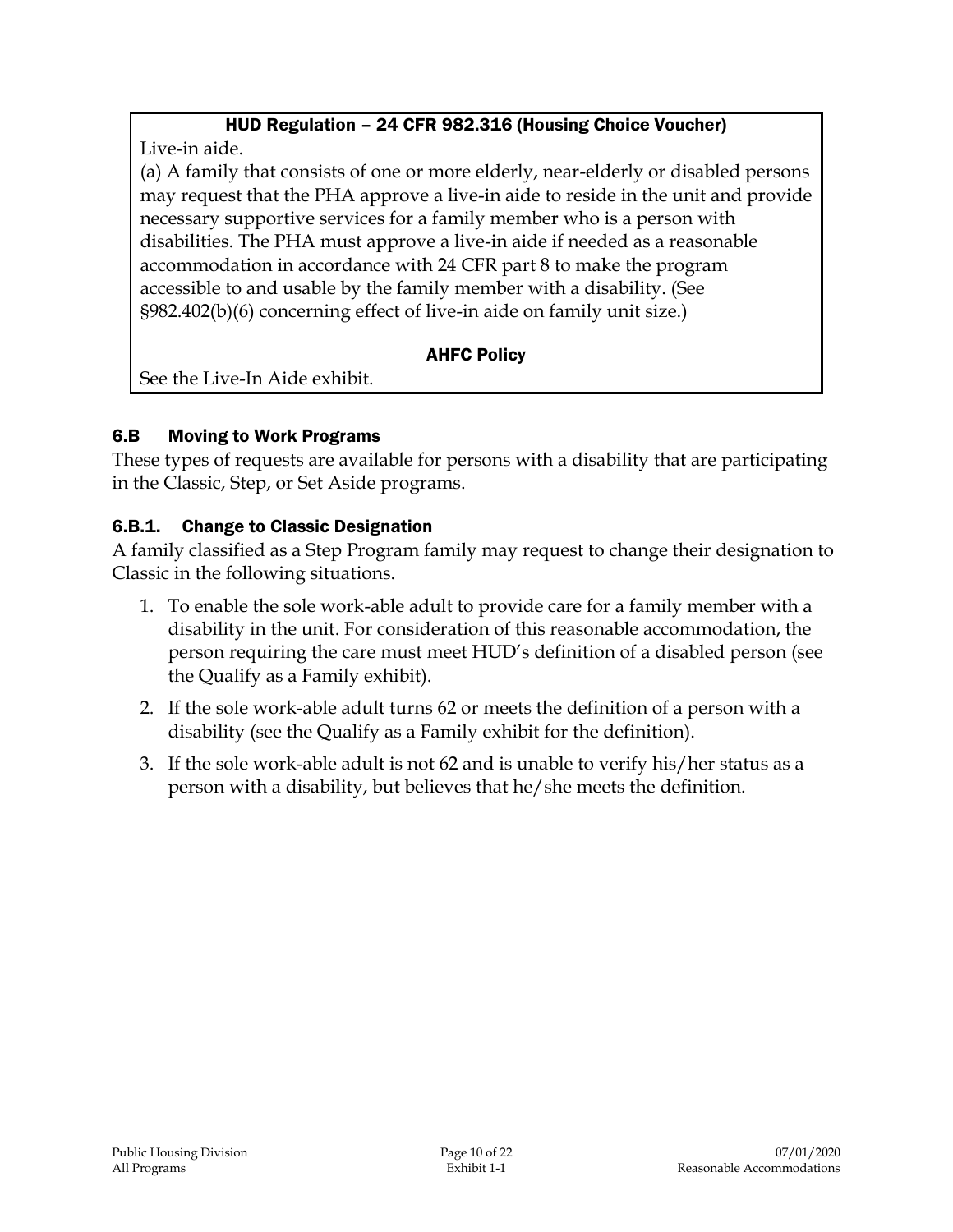### 6.B.2. Medical or Disability Expense Deductions

A person with a disability or a person that is participating in one of AHFC's rent reform programs (Classic, Set Aside, or Step) may request that AHFC allow medical or disability expense deductions.

- 1. Failure to provide the medical/disability expense deductions must result in a financial barrier $5$  for the family.
- 2. Expenses must be verified and must meet the guidelines in the Allowable Medical Expenses exhibit.
- 3. This process does not override the required HUD calculation methodology for medical or disability expenses when included as part of the annual income determination process.

### 6.C AHFC-Owned Housing Programs

### 6.C.1. Assistive or Service Animal<sup>6</sup>

### HUD Regulation – 24 CFR 5.303

Exclusion for animals that assist, support, or provide service to persons with disabilities.

(a) This subpart C does not apply to animals that are used to assist, support, or provide service to persons with disabilities. Project owners and PHAs may not apply or enforce any policies established under this subpart against animals that are necessary as a reasonable accommodation to assist, support, or provide service to persons with disabilities. This exclusion applies to animals that reside in projects for the elderly or persons with disabilities, as well as to animals that visit these projects.

### HUD Regulation – 24 CFR 960.705

Animals that assist, support, or provide service to persons with disabilities. (a) This subpart G does not apply to animals that assist, support or provide service to persons with disabilities. PHAs may not apply or enforce any policies established under this subpart against animals that are necessary as a reasonable accommodation to assist, support or provide service to persons with disabilities. This exclusion applies to such animals that reside in public housing, as that term is used in §960.703, and such animals that visit these developments.

<sup>&</sup>lt;sup>5</sup> A financial barrier is defined as a family with a shelter burden of more than 40 percent of a family's gross or adjusted monthly income. See the Bridge Policy and Process for a definition of shelter burden.

<sup>6</sup> Guidance on Documenting an Individual's Need for Assistance Animals in Housing. Issued as part of FHEO Notice 2020-01.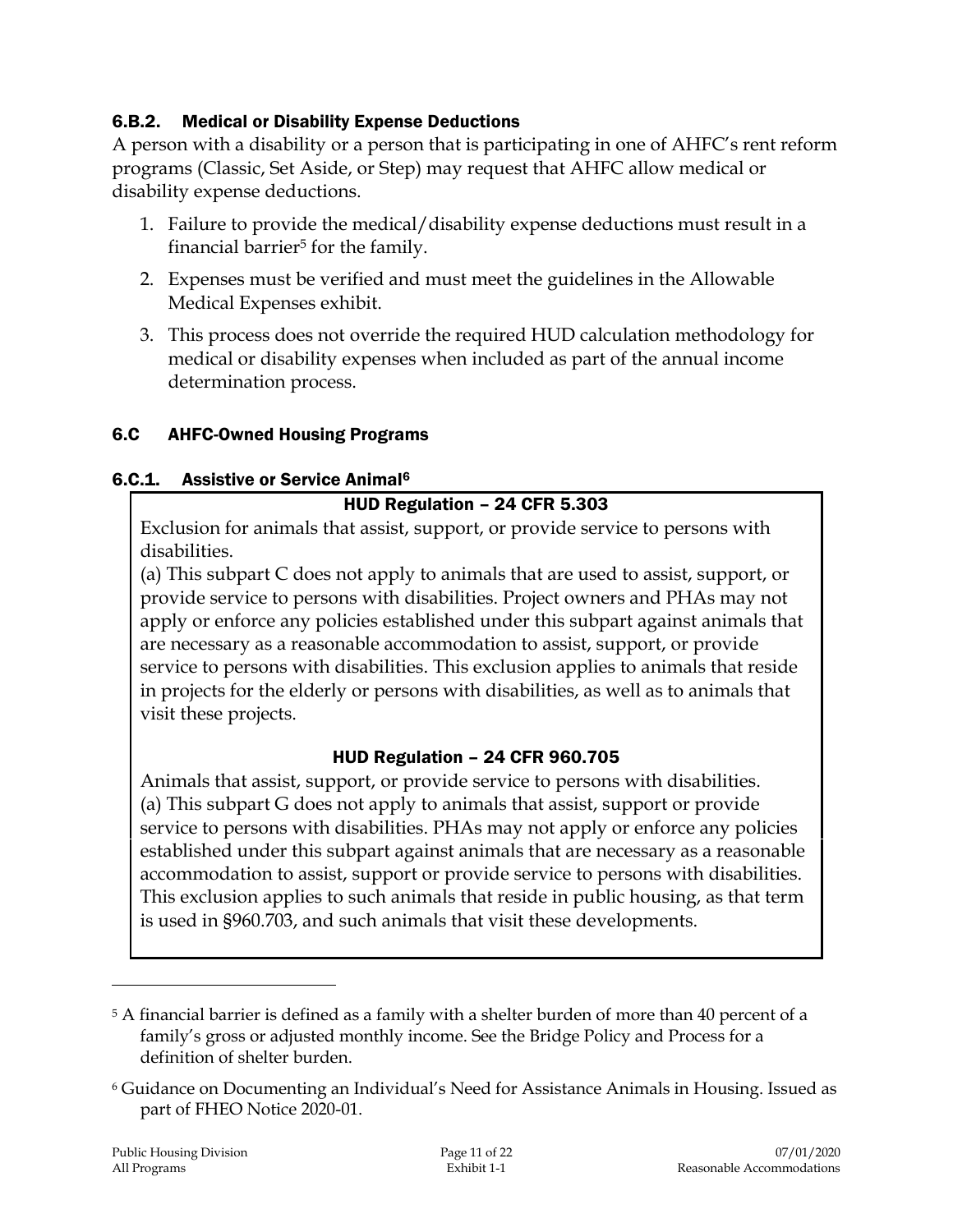### FHEO Notice 2020-01<sup>7</sup>

**Page 1, Paragraph 1**. This notice explains certain obligations of housing providers under the Fair Housing Act (FHA) with respect to animals that individuals with disabilities may request as reasonable accommodations. There are two types of assistance animals: (1) service animals, and (2) other trained or untrained animals that do work, perform tasks, provide assistance, and/or provide therapeutic emotional support for individuals with disabilities (referred to in this guidance as a "support animal"). Persons with disabilities may request a reasonable accommodation for service animals and other types of assistance animals, including support animals, under the FHA.

The Fair Housing Act (FHA) makes it unlawful for a housing provider to refuse to make a reasonable accommodation that a person with a disability may need in order to have equal opportunity to enjoy and use a dwelling.

### **1. RA Requests After the Animal is in the Unit** FHEO Notice 2020-01

**Page 8, Part II**. A resident may request a reasonable accommodation either before or after acquiring the assistance animal. An accommodation also may be requested after a housing provider seeks to terminate the resident's lease or tenancy because of the animal's presence, although such timing may create an inference against good faith on the part of the person seeking a reasonable accommodation. However, under the FHA, a person with a disability may make a reasonable accommodation request at any time, and the housing provider must consider the reasonable accommodation request even if the resident made the request after bringing the animal into the housing.

## **2. Reasons to Possibly Deny an Animal**

## FHEO Notice 2020-01

**Page 13, Section V**. The FHA does not require a dwelling to be made available to an individual whose tenancy would constitute a direct threat to the health or safety of other individuals or whose tenancy would result in substantial physical damage to the property of others. A housing provider may, therefore, refuse a reasonable accommodation for an assistance animal if the specific animal poses a direct threat that cannot be eliminated or reduced to an acceptable level through

<sup>7</sup> Office of Fair Housing and Equal Opportunity Notice 2020-01 issued January 28, 2020. Assessing a Person's Request to Have an Animal as a Reasonable Accommodation Under the Fair Housing Act.

<sup>-</sup> Supercedes Office of Fair Housing and Equal Opportunity (FHEO) Notice 2013-01 issued April 25, 2013. Service Animals and Assistance Animals for People with Disabilities in Housing and HUD-Funded Programs.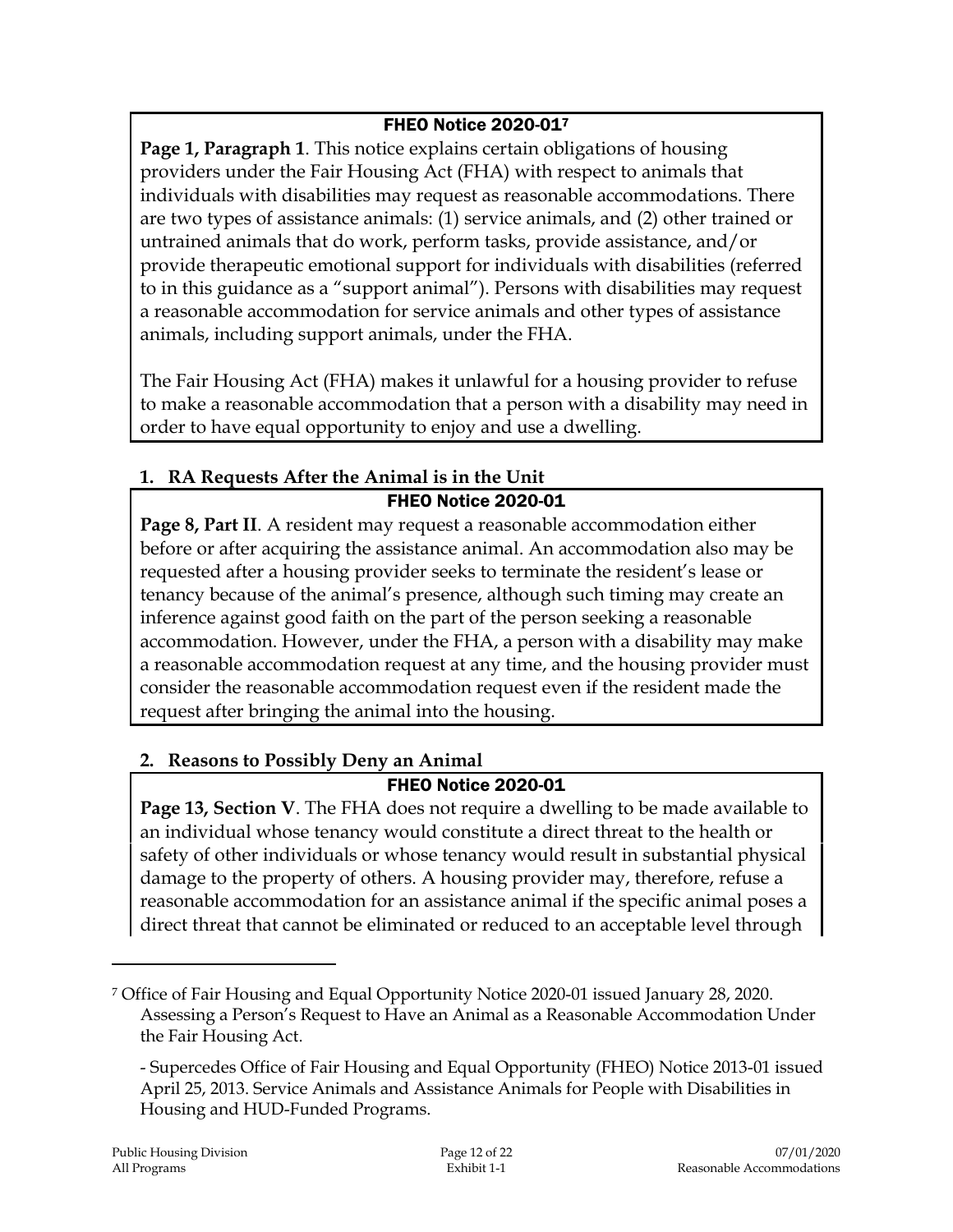actions the individual takes to maintain or control the animal (e.g., keeping the animal in a secure enclosure).

# **3. General Assistance Animal Rules**

## FHEO Notice 2020-01

## **Page 14, Section V**.

- 1. Housing providers may not limit the breed or size of a dog used as a service animal or support animal just because of the size or breed but can, as noted, limit based on specific issues with the animal's conduct because it poses a direct threat or a fundamental alteration.
- 2. A housing provider may charge a tenant for damage an assistance animal causes if it is the provider's usual practice to charge for damage caused by tenants (or deduct it from the standard security deposits imposed on all tenants).
- 3. A person with a disability is responsible for feeding, maintaining, providing veterinary care, and controlling his or her assistance animal. The individual may do this on his or her own or with the assistance of family, friends, volunteers, or service providers.

# 6.C.2. Unit with Accessible Features

A family can request a unit with accessible features at any time. A family is required to certify their need for the features when a unit becomes available. Once assigned to a unit with accessible features, the family is not required to re-certify their need for the unit.

If in the future the family no longer requires the features, the family may be required to move to allow a family requiring the features to occupy the unit.

## 6.C.3. Reasonable Modification

## HUD Regulation – 24 CFR 100.203

(a) It shall be unlawful for any person to refuse to permit, at the expense of a handicapped person, reasonable modifications of existing premises, occupied or to be occupied by a handicapped person, if the proposed modifications may be necessary to afford the handicapped person full enjoyment of the premises of a dwelling. In the case of a rental, the landlord may, where it is reasonable to do so, condition permission for a modification on the renter agreeing to restore the interior of the premises to the condition that existed before the modification, reasonable wear and tear excepted. The landlord may not increase for handicapped persons any customarily required security deposit. However, where it is necessary in order to ensure with reasonable certainty that funds will be available to pay for the restorations at the end of the tenancy, the landlord may negotiate as part of such a restoration agreement a provision requiring that the tenant pay into an interest bearing escrow account, over a reasonable period,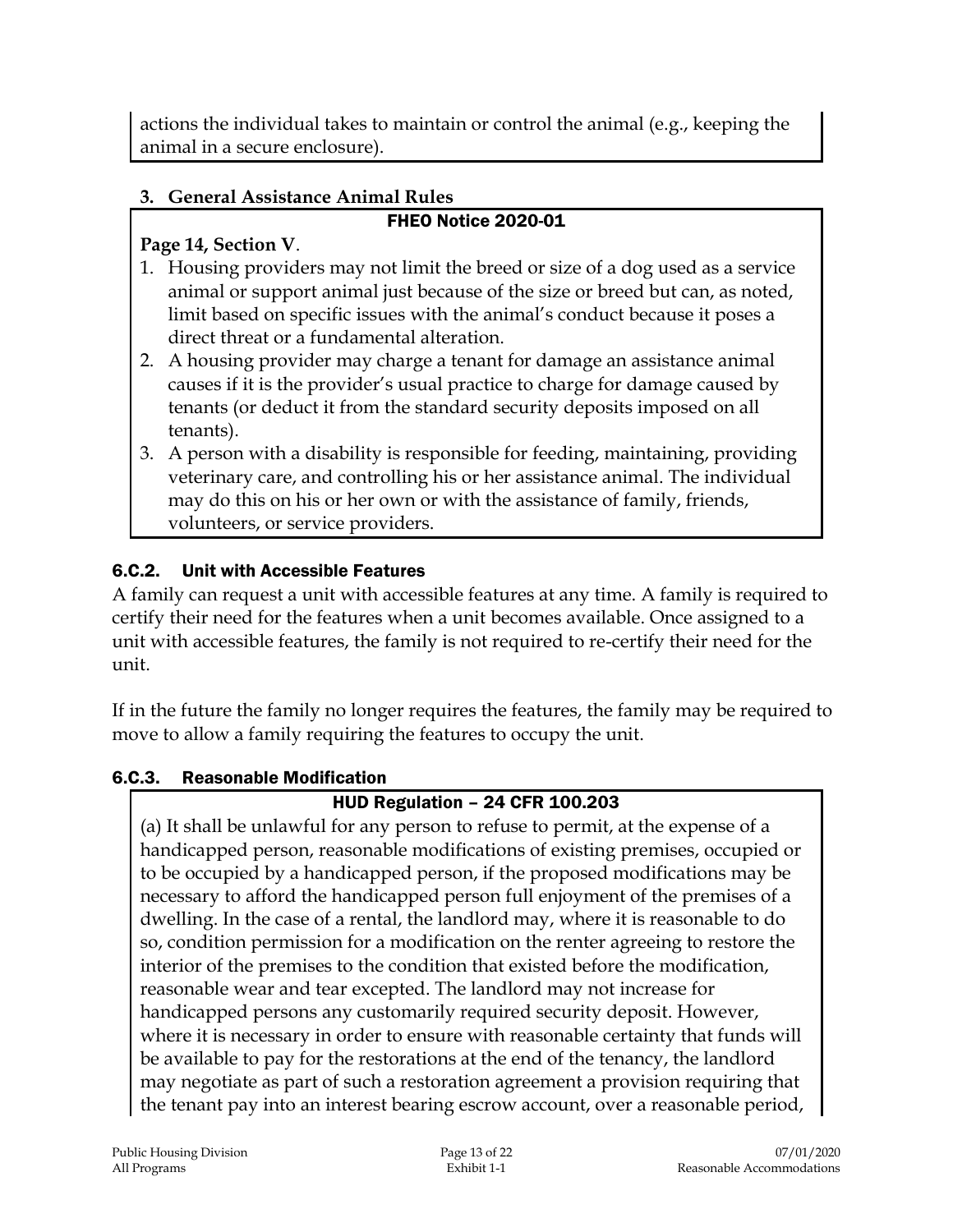a reasonable amount of money not to exceed the cost of the restorations. The interest in any such account shall accrue to the benefit of the tenant.

(b) A landlord may condition permission for a modification on the renter providing a reasonable description of the proposed modifications as well as reasonable assurances that the work will be done in a workmanlike manner and that any required building permits will be obtained.

### AHFC Policy

- 1. For the Housing Choice and Project-Based Voucher Programs, the family must arrange with the unit's owner for any necessary modifications.
- 2. For the Public, S8N Multifamily, and Unassisted Housing Programs, a family can request that AHFC perform reasonable modifications to a unit to accommodate a person with a disability.
	- a) Depending on the extent of modification, AHFC may ask the family to accept a unit already possessing the required features.
	- b) In the Public and S8N Multifamily Housing Programs, AHFC assumes the cost of required, approved modifications.
	- c) In the Unassisted Housing Program, the family assumes the cost of required, approved modifications and may be responsible for paying a deposit to return to the unit to standard condition.

## 6.D Housing Choice Voucher Programs

These types of requests are available under the Housing Choice Voucher Program.

## 6.D.1. Full Shopping Period at Issuance

## HUD Regulation – 24 CFR 982.303(b)

Extensions of term.

(2) If the family needs and requests an extension of the initial voucher term as a reasonable accommodation, in accordance with part 8 of this title, to make the program accessible to a family member who is a person with disabilities, the PHA must extend the voucher term up to the term reasonably required for that purpose.

AHFC may supply applicants in shopping status with a list of known accessible units. If necessary, it may provide information and referral services to assist a family in locating an available accessible dwelling unit.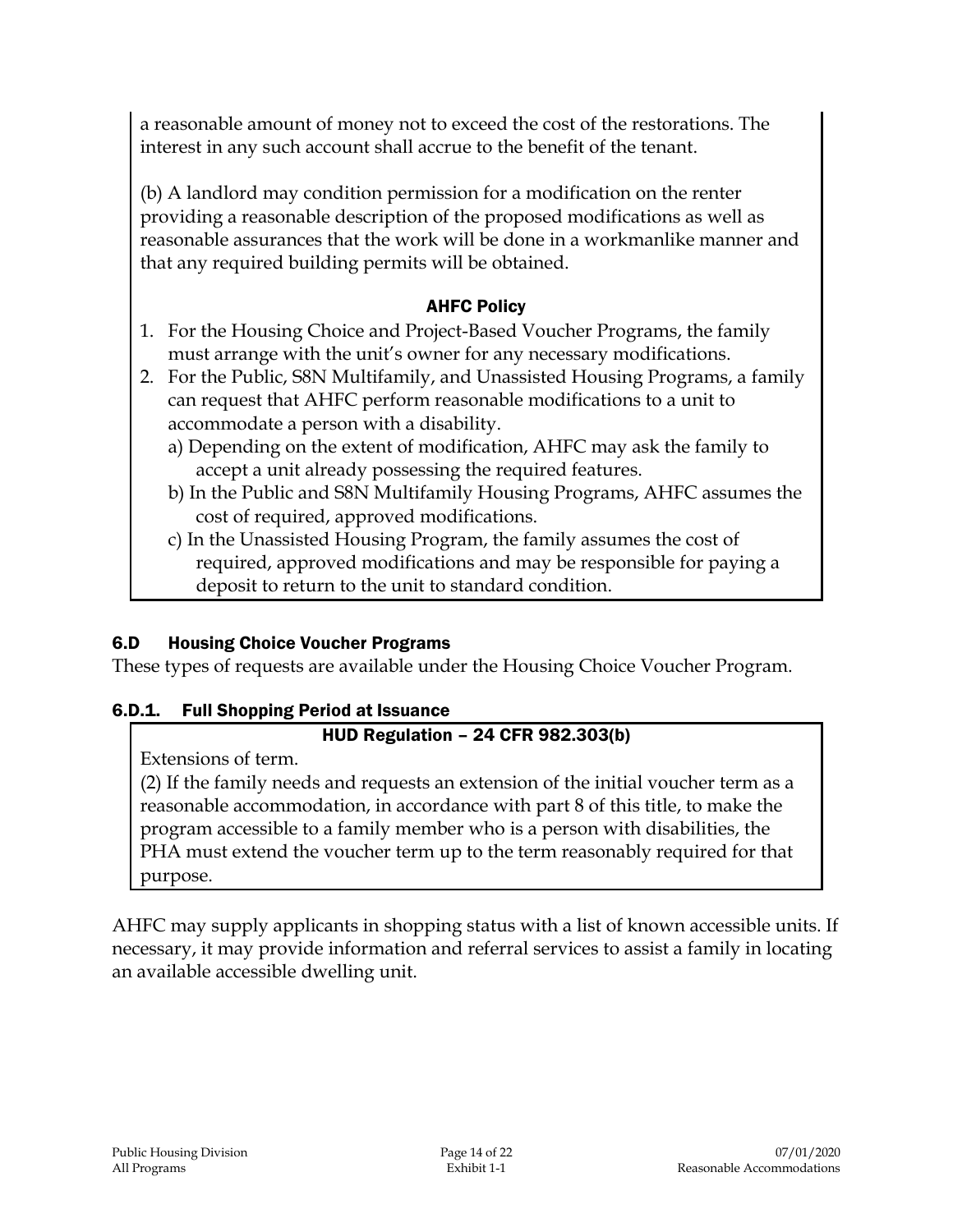### 6.D.2. Payment Standard Exception

### HUD Regulation – 24 CFR 8.28

Housing certificate and housing voucher programs.

(a) In carrying out the requirements of this subpart, a recipient administering a Section 8 Existing Housing Certificate program or a housing voucher program shall:

(5) If necessary as a reasonable accommodation for a person with disabilities, approve a family request for an exception rent under §982.504(b)(2) for a regular tenancy under the Section 8 certificate program so that the program is readily accessible to and usable by persons with disabilities.

### HUD Regulation – 24 CFR 983.2

(c) Specific 24 CFR part 982 provisions that do not apply to PBV assistance. Except as specified in this paragraph, the following specific provisions in 24 CFR part 982 do not apply to PBV assistance under part 983.

(6) Subpart K of Part 982: subpart K does not apply, except that the following provisions apply to the PBV Program:

(i) Section 982.503 (for determination of the payment standard amount and schedule for a Fair Market Rent (FMR) area or for a designated part of an FMR area). However, provisions authorizing approval of a higher payment standard as a reasonable accommodation for a particular family that includes a person with disabilities do not apply (since the payment standard amount does not affect availability of a PBV unit for occupancy by a family or the amount paid by the family);

### AHFC Policy

See the Project-Based Vouchers chapter in the Housing Choice Voucher Administrative Plan.

### HUD Regulation – 24 CFR 982.503(b)(1)

Payment standard amount and schedule.

(v) The PHA may establish an exception payment standard of not more than 120 percent of the published FMR if required as a reasonable accommodation in accordance with 24 CFR part 8 for a family that includes a person with a disability. Any unit approved under an exception payment standard must still meet the reasonable rent requirements found at §982.507.

(vi) The PHA may establish an exception payment standard of more than 120 percent of the published FMR if required as a reasonable accommodation in accordance with 24 CFR part 8 for a family that includes a person with a disability after approval from HUD. Any unit approved under an exception payment standard must still meet the reasonable rent requirements found at §982.507.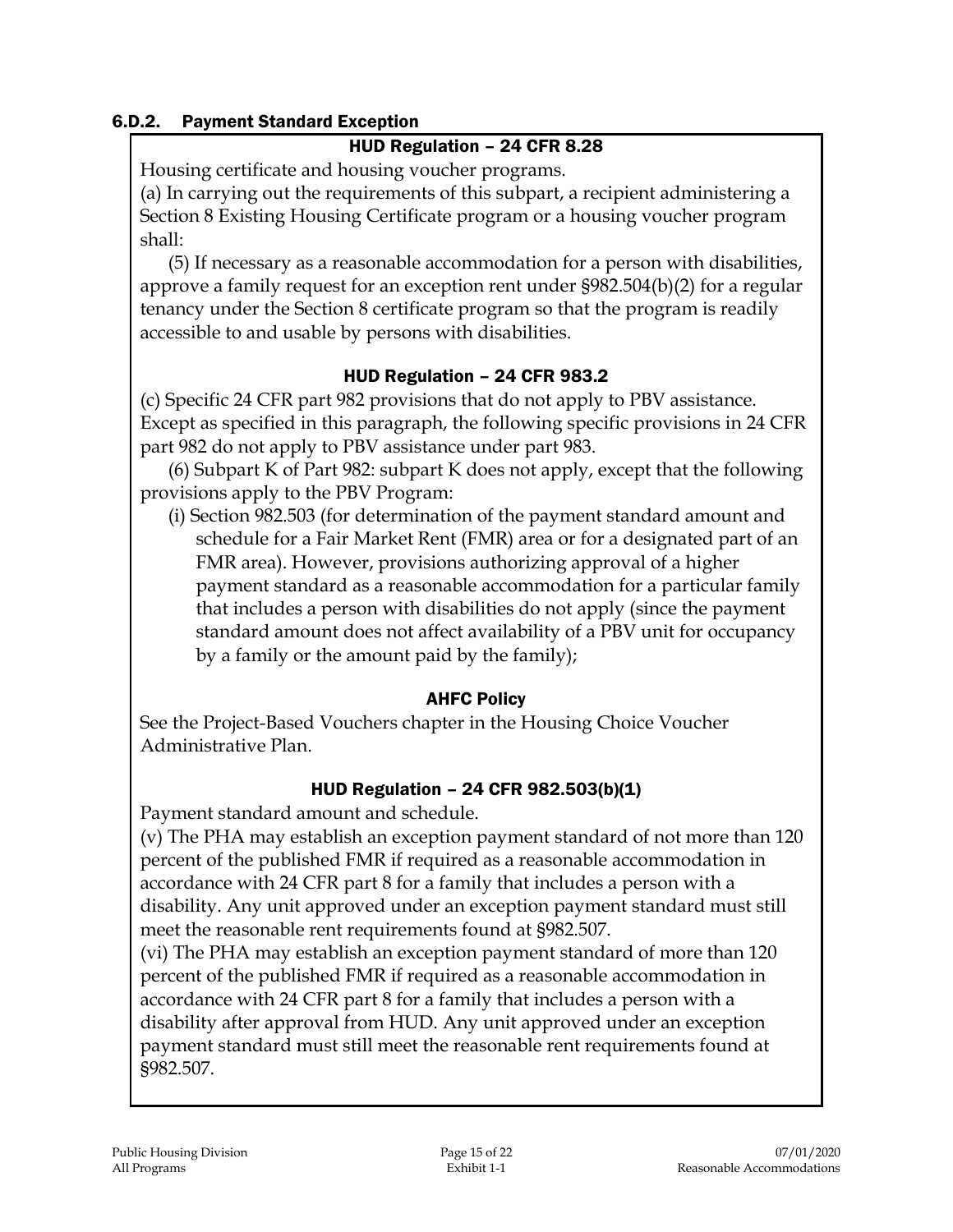## HUD Regulation – 24 CFR 982.505

(d) PHA approval of higher payment standard for the family as a reasonable accommodation. If the family includes a person with disabilities and requires a payment standard above the basic range, as a reasonable accommodation for such person, in accordance with part 8 of this title, the PHA may establish a payment standard for the family of not more than 120 percent of the FMR. A PHA may establish a payment standard greater than 120 percent of the FMR by submitting a request to HUD.

### AHFC Policy

AHFC may grant an exception to the payment standard to make the program accessible to and usable by a family member with a disability. The requesting family has an obligation to demonstrate that suitable housing specific to their disability is unavailable at the issued payment standard.

### 6.D.3. Rent from a Family Member

### HUD Regulation – 24 CFR 982.306

PHA disapproval of owner.

(d) The PHA must not approve a unit if the owner is the parent, child, grandparent, grandchild, sister, or brother of any member of the family, unless the PHA determines that approving the unit would provide reasonable accommodation for a family member who is a person with disabilities. This restriction against PHA approval of a unit only applies at the time a family initially receives tenant-based assistance for occupancy of a particular unit, but does not apply to PHA approval of a new tenancy with continued tenant-based assistance in the same unit.

#### HUD Regulation – 24 CFR 983.251

(a) Who may receive PBV assistance?

(4) A PHA may not approve a tenancy if the owner (including a principal or other interested party) of a unit is the parent, child, grandparent, grandchild, sister, or brother of any member of the family, unless the PHA determines that approving the unit would provide reasonable accommodation for a family member who is a person with disabilities.

AHFC may grant an exception to the program regulation to make the program accessible to and usable by a family member with a disability. The requesting family has an obligation to demonstrate that suitable housing specific to their disability is unavailable in the area's geographic jurisdiction.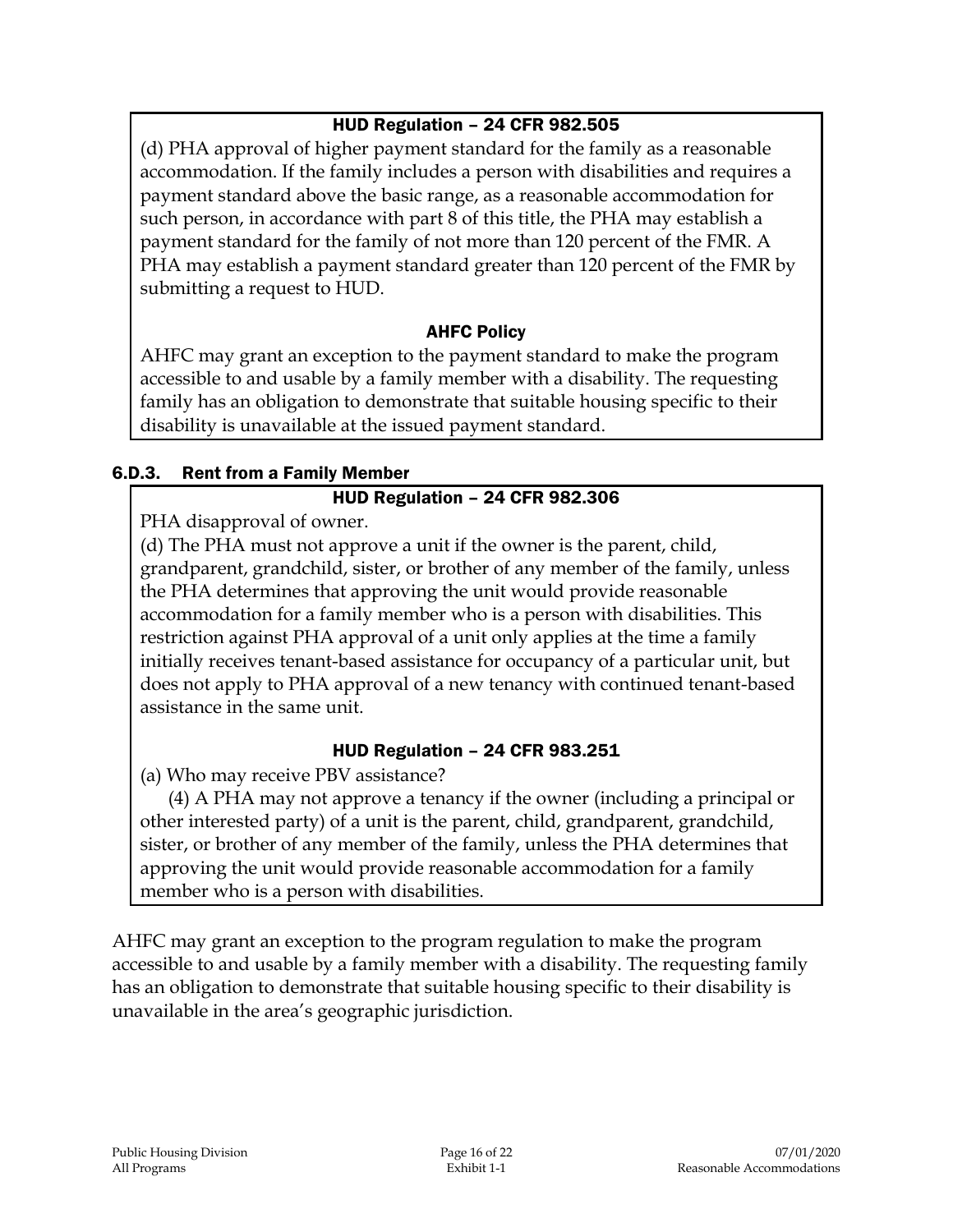### 6.D.4. Special Housing Types

#### HUD Regulation – 24 CFR 982.601

(a) Special housing types.

(3) The PHA must permit use of any special housing type if needed as a reasonable accommodation so that the program is readily accessible to and usable by persons with disabilities in accordance with 24 CFR part 8.

#### AFHC Policy

See the Special Programs chapter in Housing Choice Voucher Administrative Plan.

### HUD Regulation – 24 CFR 982.625

(d) PHA choice to offer homeownership options.

(1) The PHA may choose to offer either or both forms of homeownership assistance under this subpart, or choose not to offer either form of assistance. However, the PHA must offer either form of homeownership assistance if necessary as a reasonable accommodation for a person with disabilities in accordance with § 982.601(b)(3).

(2) It is the sole responsibility of the PHA to determine whether it is reasonable to implement a homeownership program as a reasonable accommodation. The PHA will determine what is reasonable based on the specific circumstances and individual needs of the person with a disability. The PHA may determine that it is not reasonable to offer homeownership assistance as a reasonable accommodation in cases where the PHA has otherwise opted not to implement a homeownership program.

### AFHC Policy

See the Homeownership Program chapter in this Administrative Plan.

## 7. Definitions

#### 7.A Accessible

### HUD Regulation – 24 CFR 8.3

Accessible, when used with respect to the design, construction, or alteration of a facility or a portion of a facility other than an individual dwelling unit, means that the facility or portion of the facility when designed, constructed or altered, can be approached, entered, and used by individuals with physical handicaps. The phrase accessible to and usable by is synonymous with accessible.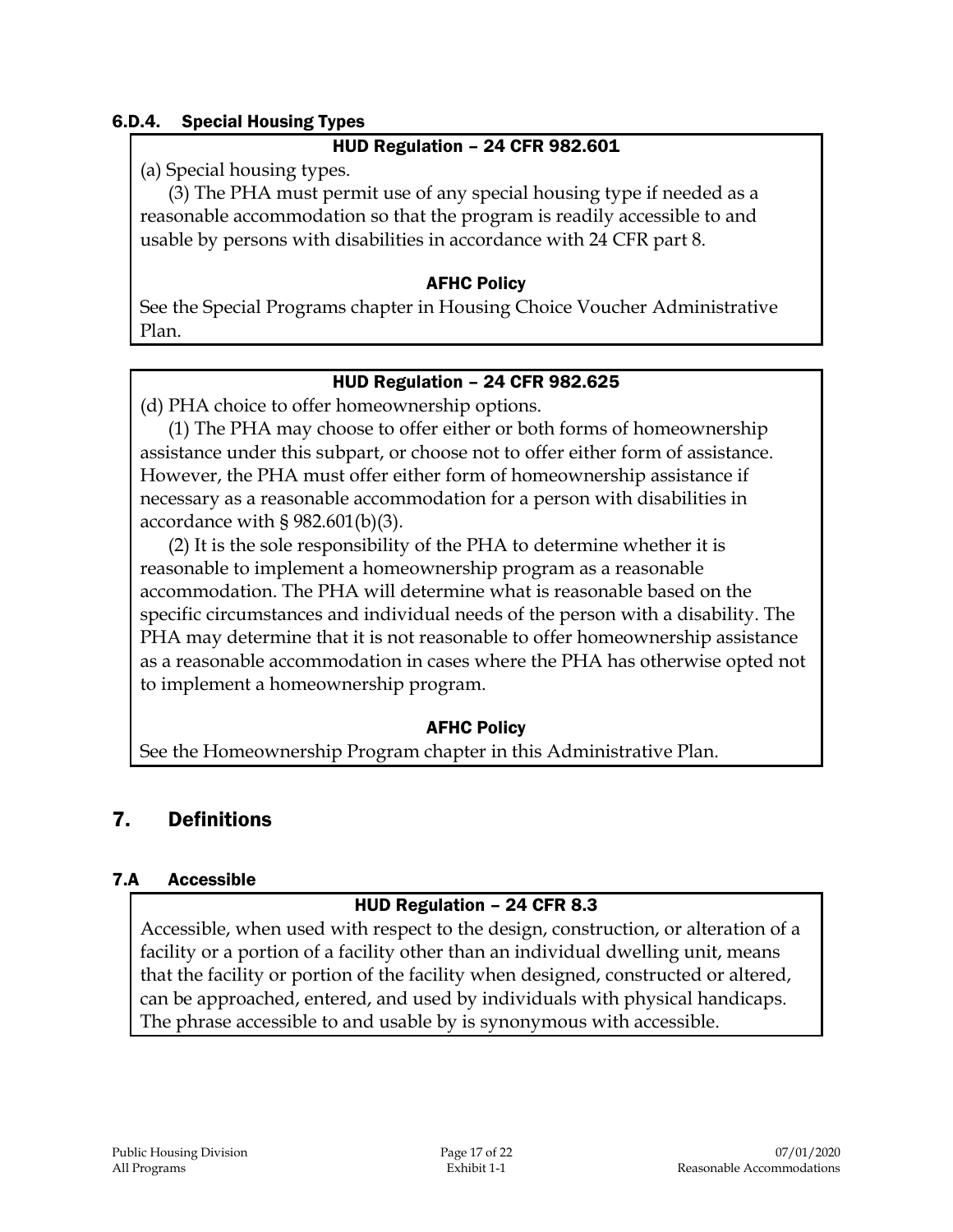### 7.B Animals Commonly Kept in Households

#### FHEO Notice 2020-01

If the animal is a dog, cat, small bird, rabbit, hamster, gerbil, other rodent, fish, turtle, or other small, domesticated animal that is traditionally kept in the home for pleasure rather than for commercial purposes, then the reasonable accommodation should be granted because the requestor has provided information confirming that there is a disability-related need for the animal. For purposes of this assessment, reptiles (other than turtles), barnyard animals, monkeys, kangaroos, and other non-domesticated animals are not considered common household animals.

#### 7.C Assistance Animal

### FHEO Notice 2020-01

Assistance animals are not pets. They are animals that do work, perform tasks, assist, and/or provide therapeutic emotional support for individuals with disabilities. There are two types of assistance animals: (1) service animals, and (2) other animals that do work, perform tasks, provide assistance, and/or provide therapeutic emotional support for individuals with disabilities (referred to in this guidance as a "support animal"). An animal that does not qualify as a service animal or other type of assistance animal is a pet for purposes of the FHA and may be treated as a pet for purposes of the lease and the housing provider's rules and policies. A housing provider may exclude or charge a fee or deposit for pets in its discretion and subject to local law but not for service animals or other assistance animals.

### 7.D Durable Medical Equipment

Medical supplies that are:

- $\triangleright$  Able to withstand repeated use;
- $\triangleright$  Primarily and customarily used to serve a medical purpose;
- $\triangleright$  Generally not useful to a person in the absence of an illness or injury; and
- $\triangleright$  Appropriate for use in the home.

Durable medical equipment includes such items as walkers, wheelchairs, power scooters, hospital beds, and portable oxygen equipment. Durable medical equipment is also called Home Medical Equipment or Durable Medical Equipment, Prosthetics, Orthotics, and Supplies.

### Durable Medical Equipment **is not**:

- $\triangleright$  Medical supplies that generally are used and then thrown away.
- $\triangleright$  Items that are not appropriate for home use such as a paraffin bath unit or oscillating bed. These items are generally used under supervision in an institutional setting.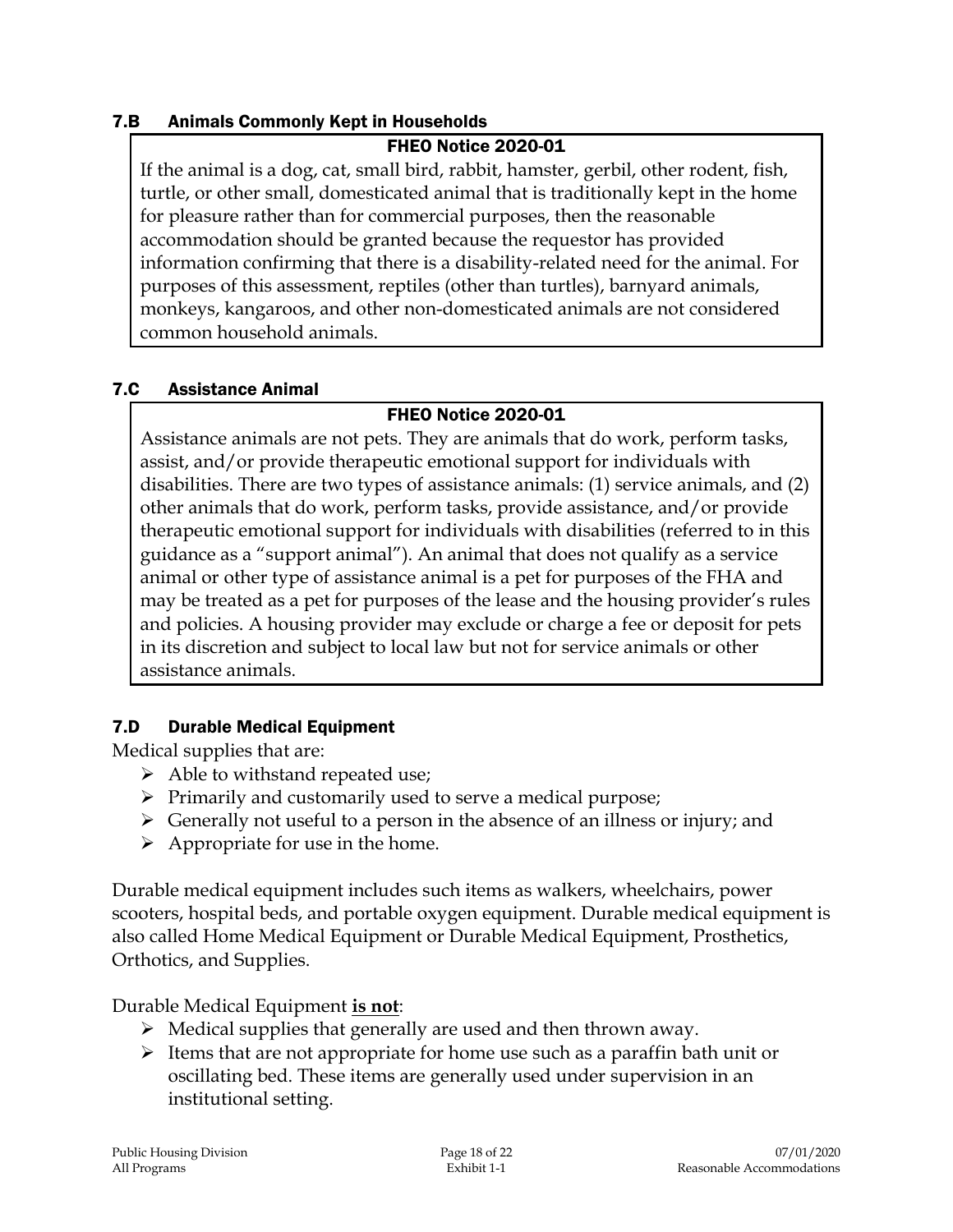- $\triangleright$  To be used primarily outside the home.
- $\triangleright$  For convenience rather than medical use. This includes stairway elevators, grab bars, bathtub/toilet seats, and portable potties – anything that can technically be used by people who have no medical condition.

### 7.E Fundamental Alteration

A "fundamental alteration" is a modification that alters the essential nature of a provider's operations.

### 7.F Individual with Handicaps

### HUD Regulation – 24 CFR 8.3

Individual with handicaps<sup>8</sup> means any person who has a physical or mental impairment that substantially limits one or more major life activities; has a record of such an impairment; or is regarded as having such an impairment. The term does not include any individual who is an alcoholic or drug abuser whose current use of alcohol or drugs prevents the individual from participating in the program or activity in question, or who participation, by reason of such current alcohol or drug abuse, would constitute a direct threat to property or the safety of others.

(a) Physical or Mental Impairment includes:

(1) Any physiological disorder or condition, cosmetic disfigurement, or anatomical loss affecting one or more of the following body systems: neurological; musculoskeletal; special sense organs; respiratory, including speech organs; cardiovascular; reproductive; digestive; genito-urinary; hemic and lymphatic; skin; and endocrine; or

(2) Any mental or psychological disorder, such as mental retardation, organic brain syndrome, emotional or mental illness, and specific learning disabilities. The term physical or mental impairment includes, but is not limited to, such diseases and conditions as orthopedic, visual, speech and hearing impairments, cerebral palsy, autism, epilepsy, muscular dystrophy, multiple sclerosis, cancer, heart disease, diabetes, mental retardation, emotional illness, drug addiction, and alcoholism.

(b) Major Life Activities means functions such as caring for one's self, performing manual tasks, walking, seeing, hearing, speaking, breathing, learning, and working.

<sup>8</sup> The Fair Housing Act uses the term "handicap" instead of the term "disability." Both terms have the same legal meaning. This document uses the term "disability," which is more generally accepted.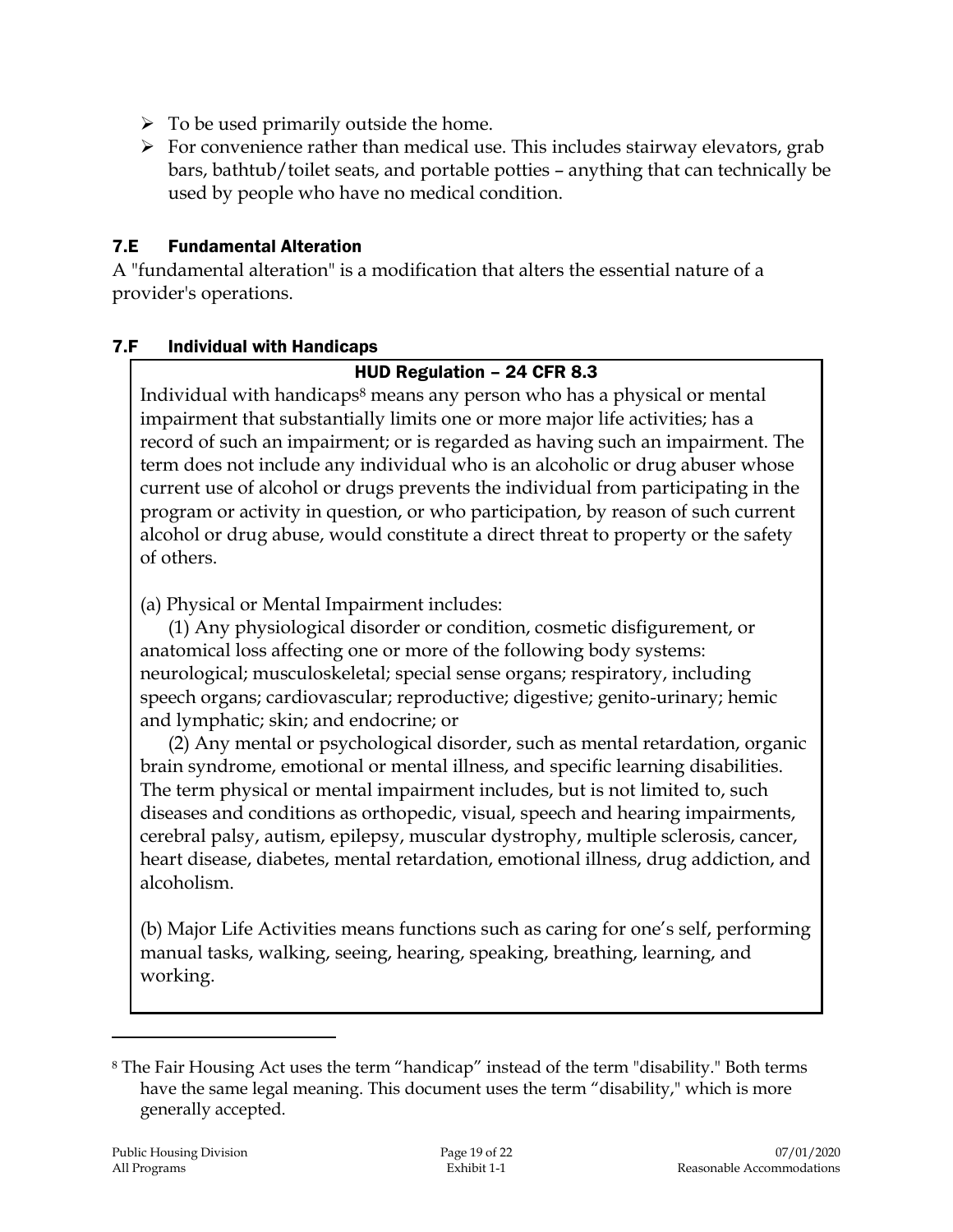(c) Has a Record of Such an Impairment means has a history of, or has been misclassified as having, a mental or physical impairment that substantially limits one or more major life activities.

(d) Is Regarded as Having an Impairment means:

(1) Has a physical or mental impairment that does not substantially limit one or more major life activities but that is treated by a recipient as constituting such a limitation;

(2) Has a physical or mental impairment that substantially limits one or more major life activities only as a result of the attitudes of others toward such impairment; or

(3) Has none of the impairments defined in paragraph (a) of this section but is treated by a recipient as having such an impairment.

## 7.G Nexus

Nexus means an identifiable relationship or connection between two items. To show that a requested accommodation is necessary, the accommodation must have a clear link to the individual's disability.

### 7.H Reasonable Accommodation<sup>9</sup>

A "reasonable accommodation" is a change, exception, or adjustment to a rule, policy, practice, or service that may be necessary for a person with a disability to have an equal opportunity to use and enjoy a dwelling, including public and common use spaces. Since rules, policies, practices, and services may have a different effect on persons with disabilities than on other persons, treating persons with disabilities exactly the same as others will sometimes deny them an equal opportunity to use and enjoy a dwelling. The Act makes it unlawful to refuse to make reasonable accommodations to rules, policies, practices, or services when such accommodations may be necessary to afford persons with disabilities an equal opportunity to use and enjoy a dwelling.

A housing provider may not ordinarily inquire as to the nature and severity of an individual's disability. However, in response to a request for a reasonable accommodation, a housing provider may request reliable disability-related information that:

- 1. is necessary to verify that the person meets the Act's definition of disability,
- 2. describes the needed accommodation, and
- 3. shows the relationship between the person's disability and the need for the requested accommodation.

<sup>9</sup> Joint Statement of the Department of Housing and Urban Development and the Department of Justice, Reasonable Accommodations under the Fair Housing Act.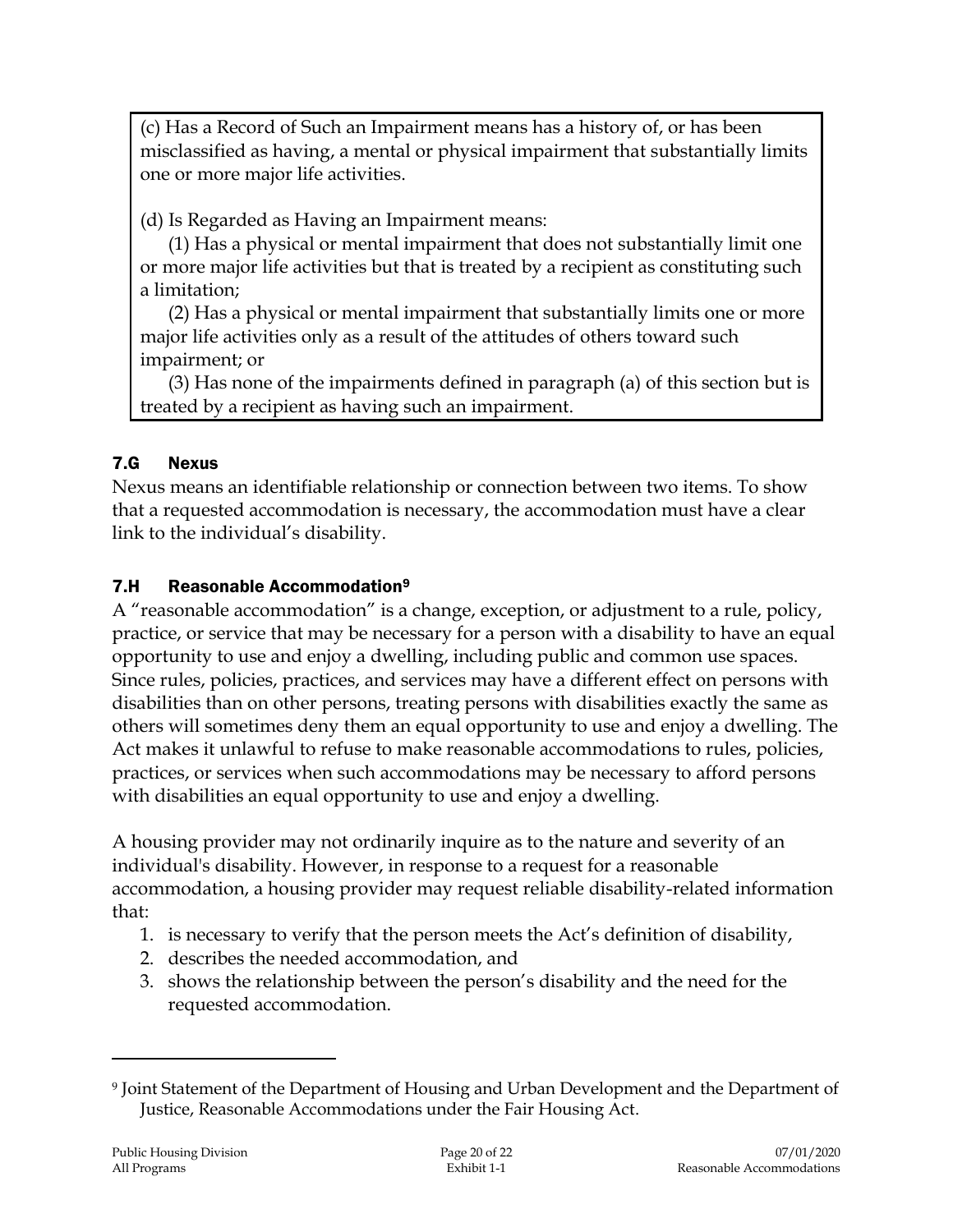### 7.I Service Animal

### FHEO Notice 2020-01

Under the ADA, "service animal means any dog that is individually trained to do work or perform tasks for the benefit of an individual with a disability, including a physical, sensory, psychiatric, intellectual, or other mental disability. Other species of animals, whether wild or domestic, trained or untrained, are not service animals for the purposes of this definition. The work or tasks performed by a service animal must be directly related to the individual's disability."

### 7.J Substantial Impairment

### HUD Regulation – 24 CFR 8.3

Substantial impairment means a significant loss of the integrity of finished materials, design quality, or special character resulting from a permanent alteration.

### 7.K Unique Animals

### FHEO Notice 2020-01

If the individual is requesting to keep a unique type of animal that is not commonly kept in households as described above, then the requestor has the substantial burden of demonstrating a disability-related therapeutic need for the specific animal or the specific type of animal. The individual is encouraged to submit documentation from a health care professional confirming the need for this animal, which includes information of the type set out in the Guidance on Documenting an Individual's Need for Assistance Animals in Housing<sup>10</sup>. While this guidance does not establish any type of new documentary threshold, the lack of such documentation in many cases may be reasonable grounds for denying a requested accommodation.

#### Reasonable accommodations may be necessary when the need for a unique animal involves unique circumstances …

Examples:

• The animal is individually trained to do work or perform tasks that cannot be performed by a dog.

• Information from a health care professional confirms that: -Allergies prevent the person from using a dog; or -Without the animal, the symptoms or effects of the person's disability will be significantly increased.

• The individual seeks to keep the animal outdoors at a house with a fenced yard where the animal can be appropriately maintained.

<sup>10</sup> FHEO Notice 2020-01 issued January 28, 2020; effective until amended, superseded, or rescinded.